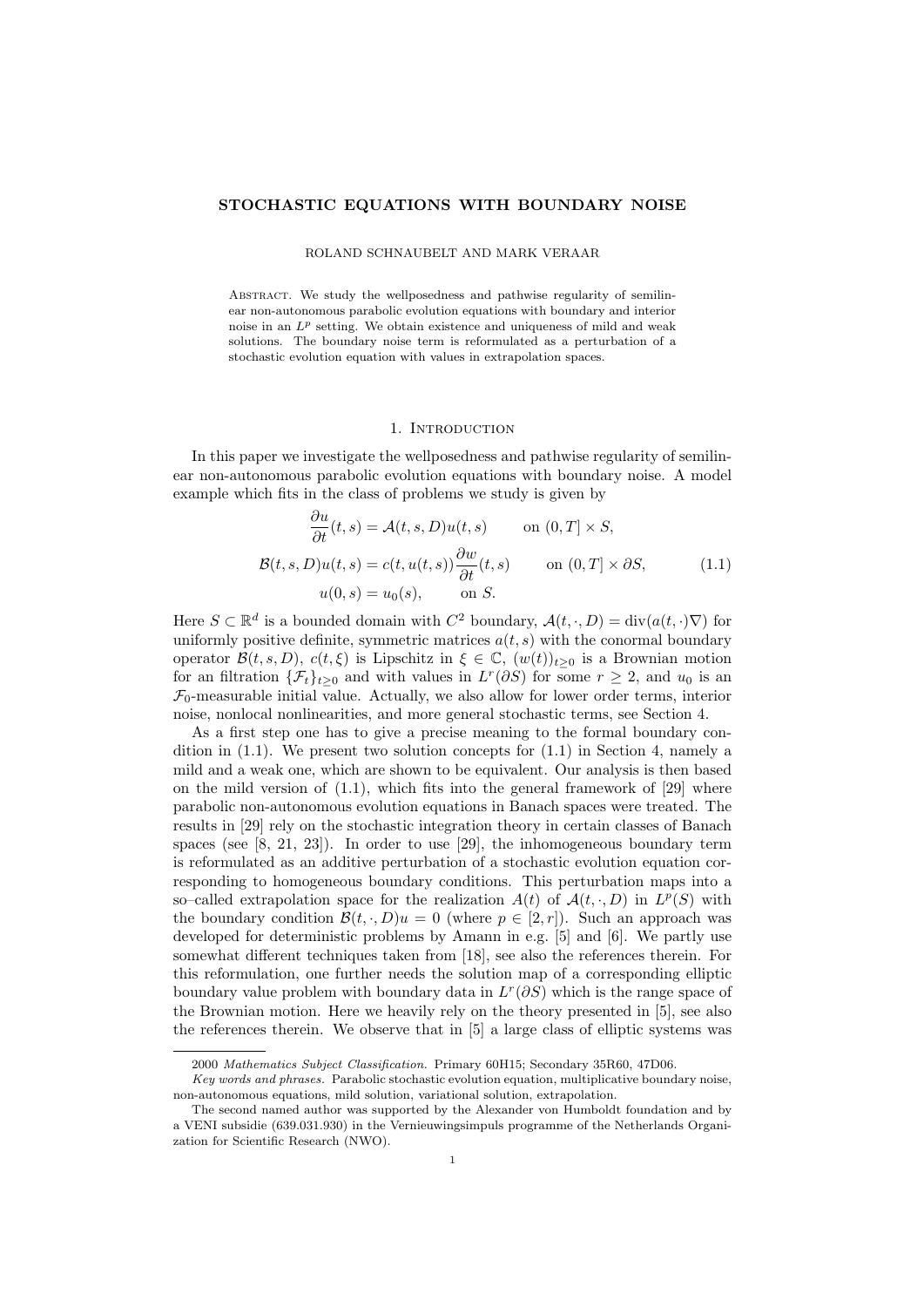studied. Accordingly, we could in fact allow for systems in (1.1), but we decided to restrict ourselves to the scalar case in order to simplify the presentation.

We establish in Theorem 4.3 the existence and uniqueness of a mild solution  $u$ to (1.1). Such a solution is a process  $u : [0, T] \times \Omega \to L^p(S)$  where  $(\Omega, P)$  is the probability space for the Brownian motion. We further show that for a.e. fixed  $\omega \in \Omega$  the path  $t \mapsto u(t, \omega)$  is (Hölder) continuous with values in suitable interpolation spaces between  $L^p(S)$  and the domain of  $A(t)$ , provided that  $u_0$  belongs to a corresponding interpolation space a.s.. As a consequence, the paths of  $u$  belong to  $C([0,T], L^q(S))$  for all  $q < dp/(d-1)$ . At this point, we make use of the additional regularity provided by the  $L^p$  approach to stochastic evolution equations.

In [20] an autonomous version of (1.1) has been studied in a Hilbert space situation (i.e.,  $r = p = 2$ ) employing related techniques. However, in this paper only regularity in the mean and no pathwise regularity has been treated. In [12, §13.3], Da Prato and Zabczyk have also investigated boundary noise of Neumann type. They deal with a specific situation where  $a(t) = I$ , the domain is a cube and the noise acts on one face which allows more detailed results. See also [3], [13] and [27] for further contributions to problems with boundary noise. As explained in Remark 4.9 we cannot treat Dirichlet type boundary conditions due to our methods. In one space dimension Dirichlet boundary noise has been considered in [4] in weighted  $L^p$ -spaces by completely different techniques.

In the next section, we first recall the necessary material about parabolic deterministic evolution equations and about stochastic integration. Then we study an abstract stochastic evolution equation related to (1.1) in Section 3. Finally, in the last section we treat a more general version of (1.1) and discuss various examples concerning the stochastic terms.

## 2. Preliminaries

We write  $a \leq_K b$  if there exists a constant c only depending on K such that  $a \leq cb$ . The relation  $a \approx_K b$  expresses that  $a \leq_K b$  and  $b \leq_K a$ . If it is clear what is meant, we just write  $a \leq b$  for convenience. Throughout, X denotes a Banach space,  $X^*$  its dual, and  $\mathcal{B}(X, Y)$  the space of linear bounded operators from  $X$  into another Banach space  $Y$ . If the spaces are real, everything below should be understood for the complexification of the objects under consideration. The complex interpolation space for an interpolation couple  $(X_1, X_2)$  of order  $\eta \in (0, 1)$ is designated by  $[X_1, X_2]_p$ . We refer to [28] for the relevant definitions and basic properties.

2.1. Parabolic evolution families. We briefly discuss the approach to non–autonomous parabolic evolution equations developed by Acquistapace and Terreni, [2]. For  $w \in \mathbb{R}$  and  $\phi \in [0, \pi]$ , set  $\Sigma(\phi, w) = {\lambda \in \mathbb{C} : |\arg(z - w)| \leq \phi}$ . A family  $(A(t), D(A(t)))_{t\in[0,T]}$  satisfies the hypothesis (AT) if the following two conditions hold, where  $T > 0$  is given.

(AT1)  $A(t)$  are densely defined, closed linear operators on a Banach space X and there are constants  $w \in \mathbb{R}$ ,  $K \geq 0$ , and  $\phi \in (\frac{\pi}{2}, \pi)$  such that  $\Sigma(\phi, w)$  $\rho(A(t))$  and

$$
||R(\lambda, A(t))|| \le \frac{K}{1 + |\lambda - w|}
$$

holds for all  $\lambda \in \Sigma(\phi, w)$  and  $t \in [0, T]$ .

(AT2) There are constants  $L \geq 0$  and  $\mu, \nu \in (0, 1]$  such that  $\mu + \nu > 1$  and

$$
||A_w(t)R(\lambda,A_w(t))(A_w(t)^{-1}-A_w(s)^{-1})|| \leq L|t-s|^{\mu}(|\lambda|+1)^{-\nu}
$$

holds for all  $\lambda \in \Sigma(\phi, 0)$  and  $s, t \in [0, T]$ , where  $A_w(t) = A(t) - w$ .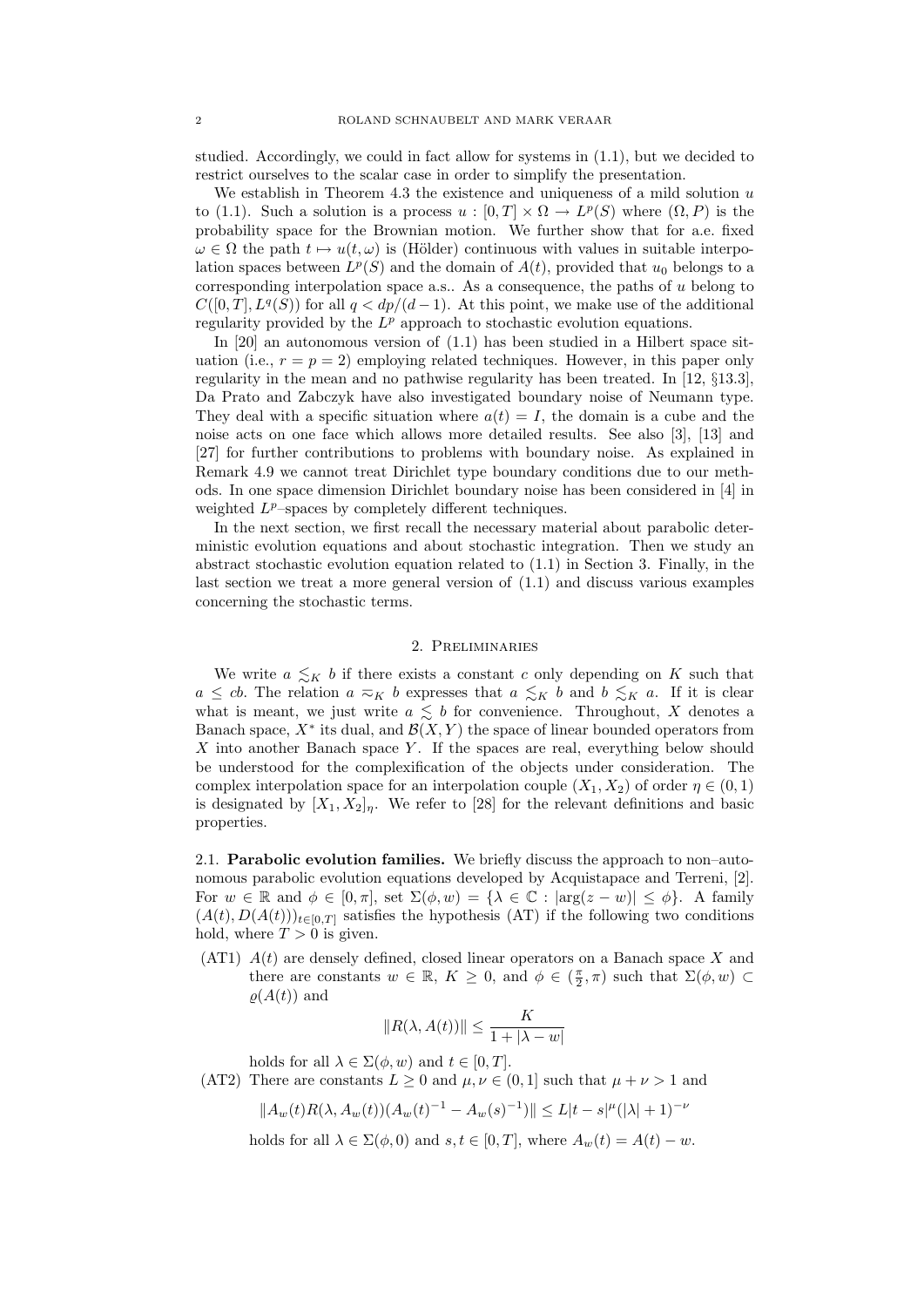Condition (A1) just means sectoriality with angle  $\phi > \pi/2$  and uniform constants, whereas  $(A2)$  says that the resolvents satisfy a Hölder condition in stronger norms. In fact, Acquistapace and Terreni have studied a somewhat weaker version of (AT2) and allowed for non dense domains. Later on, we work on reflexive Banach spaces, where sectorial operators are automatically densely defined so that we have included the density assumption in (AT1) for simplicity. The conditions (AT) and several variants of them have intensively been studied in the literature, where also many examples can be found, see e.g.  $[1, 2, 6, 25, 30]$ . If  $(AT1)$  holds and the domains  $D(A(t))$  are constant in time, then the Hölder continuity of  $A(\cdot)$  in  $\mathcal{B}(D(A(0)), X)$ with exponent  $\eta$  implies (AT2) with  $\mu = \eta$  and  $\nu = 1$  (see [2, Section 7]).

Let  $\eta \in (0,1), \theta \in [0,1],$  and  $t \in [0,T]$ . Assume that (AT1) holds. The fractional power  $(-A_w(t))^{-\theta} \in \mathcal{B}(X)$  is defined by

$$
(-A_w(t))^{-\theta} = \frac{1}{2\pi i} \int_{\Gamma} (w - \lambda)^{-\theta} R(\lambda, A(t)) d\lambda,
$$

where the contour  $\Gamma = {\lambda : \arg(\lambda - w) = \pm \phi}$  is orientated counter clockwise. The operator  $(w - A(t))^{\theta}$  is defined as the inverse of  $(w - A(t))^{-\theta}$ . We will also use the complex interpolation space

$$
X_{\eta}^{t} = [X, D(A(t))]_{\eta}.
$$

Moreover, the *extrapolation space*  $X_{-\theta}^t$  is the completion of X with respect to the norm  $||x||_{X_{-\theta}^t} = ||(-A_w(t))^{-\theta}x||$ . Let  $A_{-1}(t) : X \to X_{-1}^t$  be the unique continuous extension of  $A(t)$  which is sectorial of the same type. Then  $(w - A_{-1}(t))^{\alpha} : X^t_{-\theta} \to$  $X_{-\theta-\alpha}^t$  is an isomorphism, where  $0 \le \theta \le \alpha+\theta \le 1$ . If X is reflexive, then one can identify the dual space  $(X_{-1}^t)^*$  with  $D(A(t)^*)$  endowed with its graph norm and the adjoint operator  $A_{-1}(t)^*$  with  $A(t)^* \in \mathcal{B}(D(A(t)^*), X^*)$ . We mostly write  $A(t)$ instead of  $A_{-1}(t)$ . See e.g. [6, 18] for more details.

Under condition (AT), we consider the non-autonomous Cauchy problem

$$
u'(t) = A(t)u(t), \t t \in [s, T],
$$
  
 
$$
u(s) = x,
$$
 (2.1)

for given  $x \in X$  and  $s \in [0, T)$ . A function u is a *classical solution* of (2.1) if  $u \in C([s,T];X) \cap C^{1}((s,T];X), u(t) \in D(A(t))$  for all  $t \in (s,T], u(s) = x$ , and  $\frac{du}{dt}(t) = A(t)u(t)$  for all  $t \in (s,T]$ . The solution operators of (2.1) give rise to the following definition. A family of bounded operators  $(P(t, s))_{0 \leq s \leq t \leq T}$  on X is called a strongly continuous evolution family if

- (1)  $P(s, s) = I$  for all  $s \in [0, T]$ ,
- (2)  $P(t,s) = P(t,r)P(r,s)$  for all  $0 \leq s \leq r \leq t \leq T$ ,
- (3) the map  $\{(\tau,\sigma)\in[0,T]^2:\sigma\leq\tau\}\ni(t,s)\to P(t,s)$  is strongly continuous.

The next theorem says that the operators  $A(t)$ ,  $0 \le t \le T$ , 'generate' an evolution family having parabolic regularity. It is a consequence of [1, Theorem 2.3], see also [2, 6, 25, 30].

**Theorem 2.1.** If condition  $(AT)$  holds, then there exists a unique strongly continuous evolution family  $(P(t, s))_{0 \le s \le t \le T}$  such that  $u = P(\cdot, s)x$  is the unique classical solution of (2.1) for every  $x \in X$  and  $s \in [0,T)$ . Moreover,  $(P(t, s))_{0 \leq s \leq t \leq T}$  is continuous in  $\mathcal{B}(X)$  on  $0 \leq s < t \leq T$  and there exists a constant  $C > 0$  such that

$$
||P(t,s)x||_{X_{\alpha}^t} \le C(t-s)^{\beta-\alpha}||x||_{X_{\beta}^s}
$$
\n(2.2)

for all  $0 \leq \beta \leq \alpha \leq 1$  and  $0 \leq s < t \leq T$ .

We further recall from [31, Theorem 2.1] that there is a constant  $C > 0$  such that

$$
||P(t,s)(w - A(s))^{\theta}x|| \le C(\mu - \theta)^{-1}(t-s)^{-\theta}||x|| \tag{2.3}
$$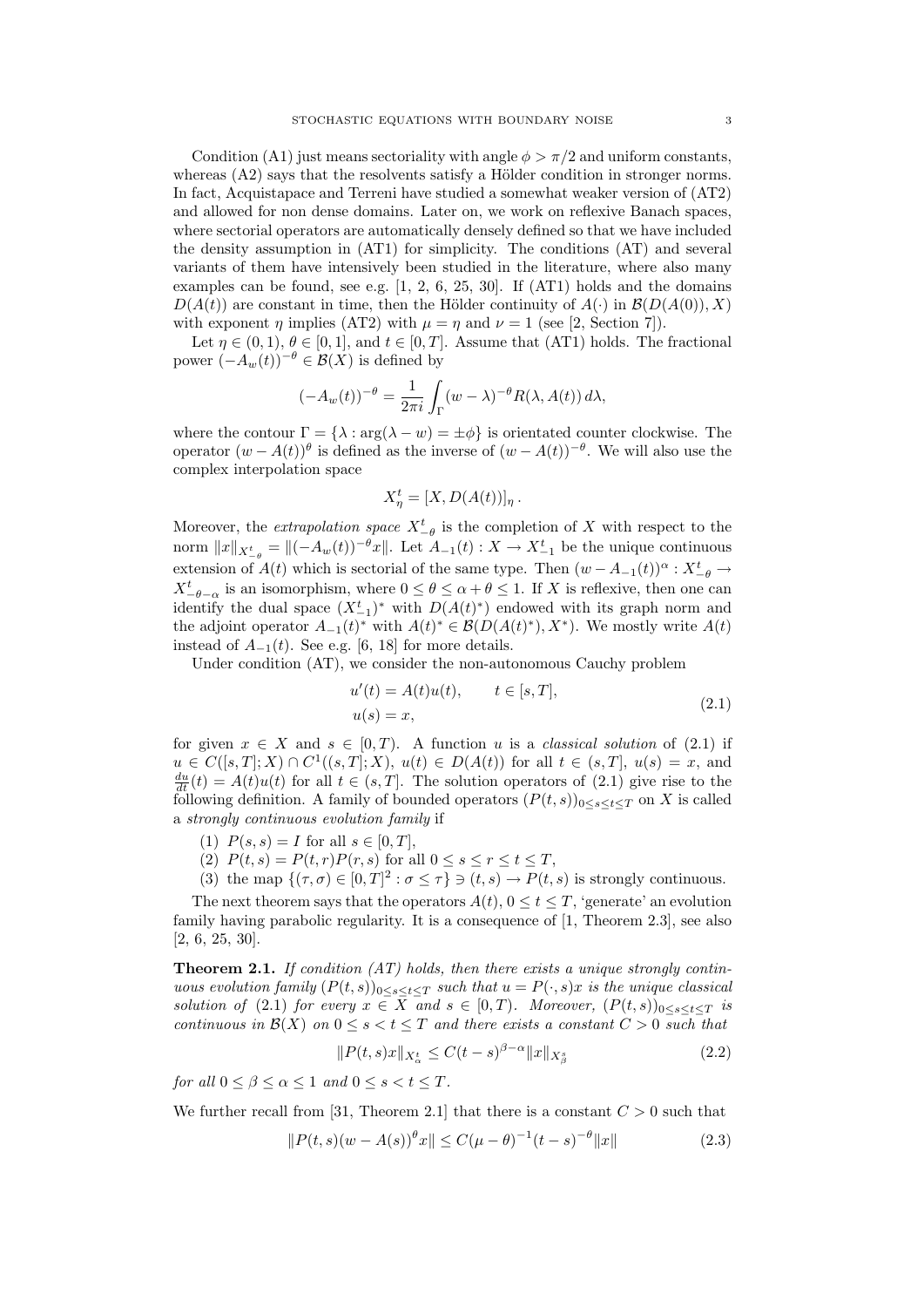for all  $0 \le s < t \le T$ ,  $\theta \in (0, \mu)$  and  $x \in D((w - A(s))^{\theta})$ . Clearly, (2.3) allows to extend  $P(t, s)$  to a bounded operator  $P_{-\theta}(t, s) : X^s_{-\theta} \to X$  satisfying

$$
||P_{-\theta}(t,s)(w - A_{-1}(s))^{\theta}|| \le C(\mu - \theta)^{-1}(t-s)^{-\theta}
$$
\n(2.4)

for all  $0 \le s < t \le T$  and  $\theta \in (0, \mu)$ . Again, we mostly omit the index  $-\theta$ .

2.2. Stochastic integration. Let  $H$  be a separable Hilbert space with scalar product [ $\cdot$ , ], X be a Banach space, and  $(S, \Sigma, \mu)$  be a measure space. A function  $\phi: S \to X$  is called *strongly measurable* if it is the pointwise limit of a sequence of simple functions. Let  $X_1$  and  $X_2$  be Banach spaces. An operator-valued function  $\Phi: S \to \mathcal{B}(X_1, X_2)$  will be called  $X_1$ -strongly measurable if the  $X_2$ -valued function  $\Phi x$  is strongly measurable for all  $x \in X_1$ .

Throughout this paper  $(\Omega, \mathcal{F}, \mathbb{P})$  is a probability space with a filtration  $(\mathcal{F}_t)_{t\geq 0}$ and  $(\gamma_n)_{n>1}$  is a *Gaussian sequence*; i.e., a sequence of independent, standard, realvalued Gaussian random variables defined on  $(\Omega, \mathcal{F}, \mathbb{P})$ . An operator  $R \in \mathcal{B}(H, X)$ is said to be a *γ-radonifying operator* if there exists an orthonormal basis  $(h_n)_{n\geq 1}$ of H such that  $\sum_{n\geq 1}\gamma_n Rh_n$  converges in  $L^2(\Omega;X)$ , see [7, 16]. In this case we define

$$
||R||_{\gamma(H,X)} := \left( \mathbb{E} \left\| \sum_{n\geq 1} \gamma_n Rh_n \right\|^2 \right)^{\frac{1}{2}}.
$$

This number does not depend on the sequence  $(\gamma_n)_{n>1}$  and the basis  $(h_n)_{n>1}$ , and defines a norm on the space  $\gamma(H, X)$  of all  $\gamma$ -radonifying operators from H into X. Endowed with this norm,  $\gamma(H, X)$  is a Banach space, and it holds  $||R|| \le ||R||_{\gamma(H, X)}$ . Moreover,  $\gamma(\mathcal{H}, X)$  is an operator ideal in the sense that if  $S_1 \in \mathcal{B}(\tilde{\mathcal{H}}, \mathcal{H})$  and  $S_2 \in \mathcal{B}(X, \tilde{X})$ , then  $R \in \gamma(\mathcal{H}, X)$  implies  $S_2RS_1 \in \gamma(\tilde{\mathcal{H}}, \tilde{X})$  and

$$
||S_2RS_1||_{\gamma(\tilde{\mathcal{H}}, \tilde{X})} \le ||S_2|| ||R||_{\gamma(\mathcal{H}, X)} ||S_1||. \tag{2.5}
$$

If X is a Hilbert space, then  $\gamma(H, X) = C^2(H, X)$  isometrically, where  $C^2(H, X)$ is the space of Hilbert-Schmidt operators. Also for  $X = L^p$  there is a convenient characterization of  $R \in \gamma(H, L^p)$  given in [10, Theorem 2.3]. We use a slightly different formulation taken from [22, Lemma 2.1].

**Lemma 2.2.** Let  $(S, \Sigma, \mu)$  be a  $\sigma$ -finite measure space and let  $1 \leq p \leq \infty$ . For an operator  $R \in \mathcal{B}(H, L^p(S))$  the following assertions are equivalent.

- (1)  $R \in \gamma(H, L^p(S)).$
- (2) There exists a function  $g \in L^p(S)$  such that for all  $h \in H$  we have  $|Rh| \leq$  $||h||_H \cdot g$  µ-almost everywhere.

Moreover, in this situation we have

$$
||R||_{\gamma(H, L^p(S))} \lesssim_p ||g||_{L^p(S)}.
$$
\n(2.6)

A Banach space X is said to have type 2 if there exists a constant  $C \geq 0$  such that for all finite subsets  $\{x_1, \ldots, x_N\}$  of X we have

$$
\left(\mathbb{E}\Big\|\sum_{n=1}^N r_n x_n\Big\|^2\right)^{\frac{1}{2}} \leq C\Big(\sum_{n=1}^N \|x_n\|^2\Big)^{\frac{1}{2}}.
$$

Hilbert spaces and L<sup>p</sup>-spaces with  $p \in [2, \infty)$  have type 2. We refer to [16] for details. We will also need UMD Banach spaces. The definition of a UMD space will be omitted, but we recall that every UMD space is reflexive. We refer to [11] for an overview on the subject. Important examples of UMD spaces are the reflexive scale of  $L^p$ , Sobolev, Bessel-potential and Besov spaces.

A detailed stochastic integration theory for operator-valued processes  $\Phi : [0, T] \times$  $\Omega \to \mathcal{B}(H, X)$ , where X is a UMD space, has been developed in [21]. The full generality of this theory is not needed here, since we can work with UMD spaces  $X$ of type 2 which allow for a somewhat simpler theory. Instead of of being a UMD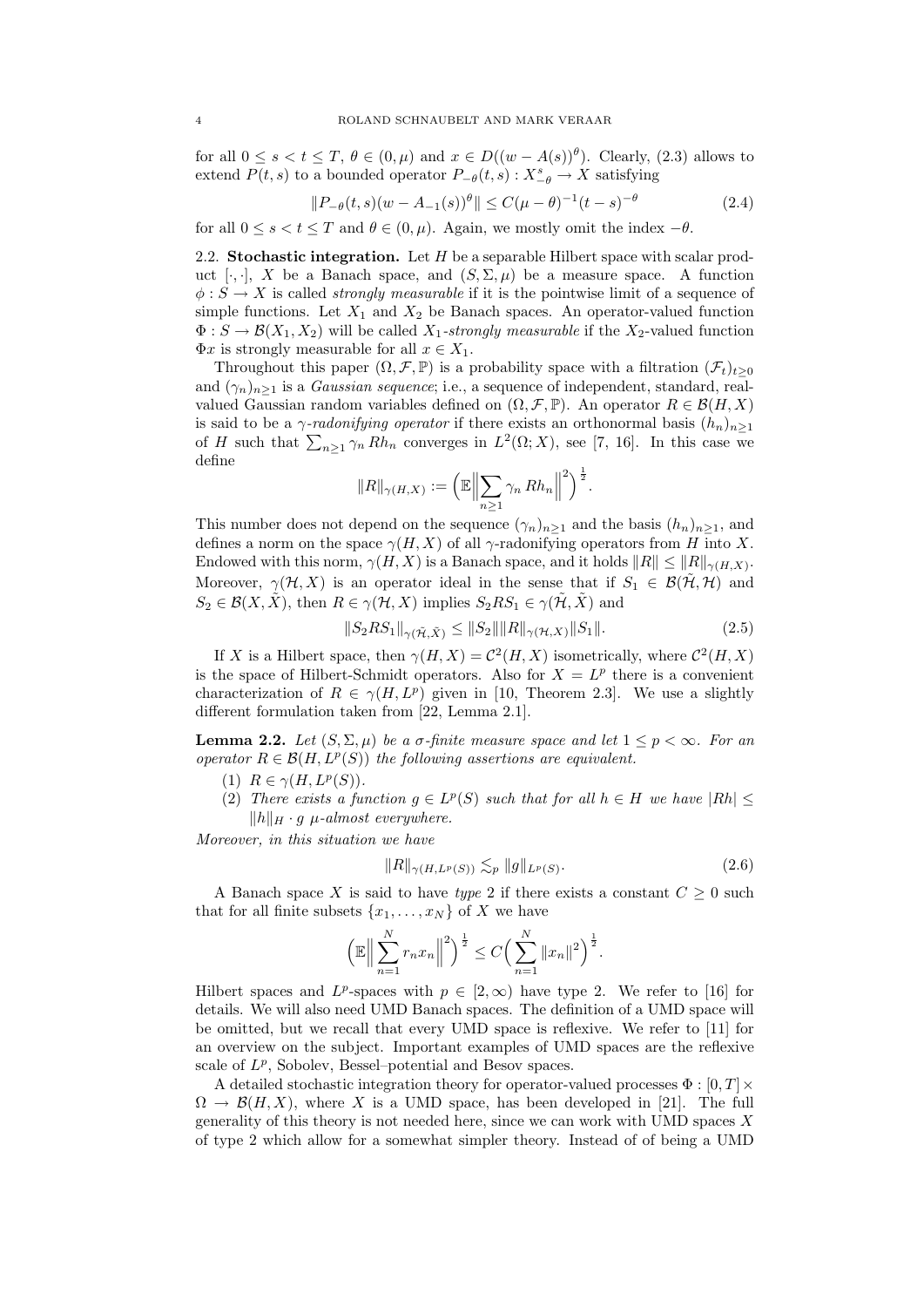space with type 2, one can also assume that  $X$  is a space of martingale type 2 (cf. [8, 23]).

A family  $W_H = (W_H(t))_{t \in \mathbb{R}_+}$  of bounded linear operators from H to  $L^2(\Omega)$  is called an H-cylindrical Brownian motion if

- (i)  $\{W_H(t_j)h_k : j = 1, \ldots, J; k = 1, \ldots, K\}$  is a Gaussian vector for all choices of  $t_i \geq 0$  and  $h_k \in H$ , and  $\{W_H(t)h : t \geq 0\}$  is a standard scalar Brownian motion with respect to the filtration  $(\mathcal{F}_t)_{t>0}$  for each  $h \in H$ ;
- (ii)  $\mathbb{E}(W_H(s)g \cdot W_H(t)h) = (s \wedge t) [g, h]_H$  for all  $s, t \in \mathbb{R}_+$  and  $g, h \in H$ .

Now let  $X$  be a UMD Banach space with type 2. For an  $H$ -strongly measurable and adapted  $\Phi : [0, T] \times \Omega \to \gamma(H, X)$  which belongs to  $L^2((0, T) \times \Omega; \gamma(H, X))$  one can define the stochastic integral  $\int_0^T \Phi(s) dW_H(s)$  as a limit of integrals of adapted step processes, and there is a constant C not depending on  $\Phi$  such that

$$
\mathbb{E}\left\|\int_0^T\Phi(s)\,dW_H(s)\right\|^2\leq C^2\|\Phi\|^2_{L^2((0,T)\times\Omega;\gamma(H,X))},
$$

cf. [8], [21], and the references therein. By a localization argument one may extend the class of integrable processes to all H-strongly measurable and adapted  $\Phi$ :  $[0, T] \times \Omega \to \gamma(H, X)$  which are contained in  $L^2(0, T; \gamma(H, X))$  a.s.. Below we use in particular the next result (see [8] and [21, Corollary 3.10]).

**Proposition 2.3.** Let X be a UMD space with type 2 and  $W_H$  be a H-cylindrical Brownian motion. Let  $\Phi : [0,T] \times \Omega \to \gamma(H,X)$  be H-strongly measurable and adapted. If  $\Phi \in L^2(0,T;\gamma(H,X))$  a.s., then  $\Phi$  is stochastically integrable with respect to  $W_H$  and for all  $p \in (1,\infty)$  it holds

$$
\left(\mathbb{E}\sup_{t\in[0,T]}\left\|\int_0^t\Phi(s)\,dW_H(s)\right\|^p\right)^{\frac{1}{p}}\lesssim_{X,p} \|\Phi\|_{L^p(\Omega;L^2(0,T;\gamma(H,X)))}.
$$

In the setting of Proposition 2.3 we also have, for  $x^* \in X^*$ ,

$$
\left\langle \int_0^T \Phi(s) dW_H(s), x^* \right\rangle = \int_0^T \Phi(s)^* x^* dW_H(s) \quad \text{a.s.}, \tag{2.7}
$$

cf. [21, Theorem 5.9].

#### 3. The abstract stochastic evolution equation

Let  $H_1$  and  $H_2$  be separable Hilbert spaces, and let X and Y be Banach spaces. On X we consider the stochastic evolution equation

$$
\begin{cases}\ndU(t) = (A(t)U(t) + F(t, U(t)) + \Lambda_G(t)G(t, U(t))) dt \\
+ B(t, U(t)) dW_{H_1}(t) + \Lambda_C(t)C(t, U(t)) dW_{H_2}(t), \ t \in [0, T], \quad (SE) \\
U(0) = u_0.\n\end{cases}
$$

Here  $(A(t))_{t\in[0,T]}$  is a family of closed operators on X satisfying (AT). The processes  $W_{H_1}$  and  $W_{H_2}$  are independent cylindrical Brownian motions with respect to  $(\mathcal{F}_t)_{t\in[0,T]}$ . The initial value is a strongly  $\mathcal{F}_0$ -measurable mapping  $u_0:\Omega\to X$ . We assume that the mappings  $\Lambda_G(t) : Y^t \to X^t_{-\theta_G}$  and  $\Lambda_G(t) : Y^t \to X^t_{-\theta_G}$  are linear and bounded, where the numbers  $\theta_G, \theta_C \in [0, 1]$  are specified below. In Section 4, the operators  $\Lambda_G(t)$  and  $\Lambda_G(t)$  are used to treat inhomogeneous boundary conditions. Concerning  $A(t)$ , we make the following hypothesis.

(H1) Assume that  $(A(t))_{t\in[0,T]}$  and  $(A(t)^*)_{t\in[0,T]}$  satisfy (AT) and that there exists an  $\eta_0 \in (0,1]$  and a family of Banach spaces  $(X_{\eta})_{\eta \in [0,\eta_0]}$  such that

$$
\widetilde{X}_{\eta_0} \hookrightarrow \widetilde{X}_{\eta_1} \hookrightarrow \widetilde{X}_{\eta_2} \hookrightarrow \widetilde{X}_0 = X \quad \text{ for all } \eta_0 > \eta_1 > \eta_2 > 0,
$$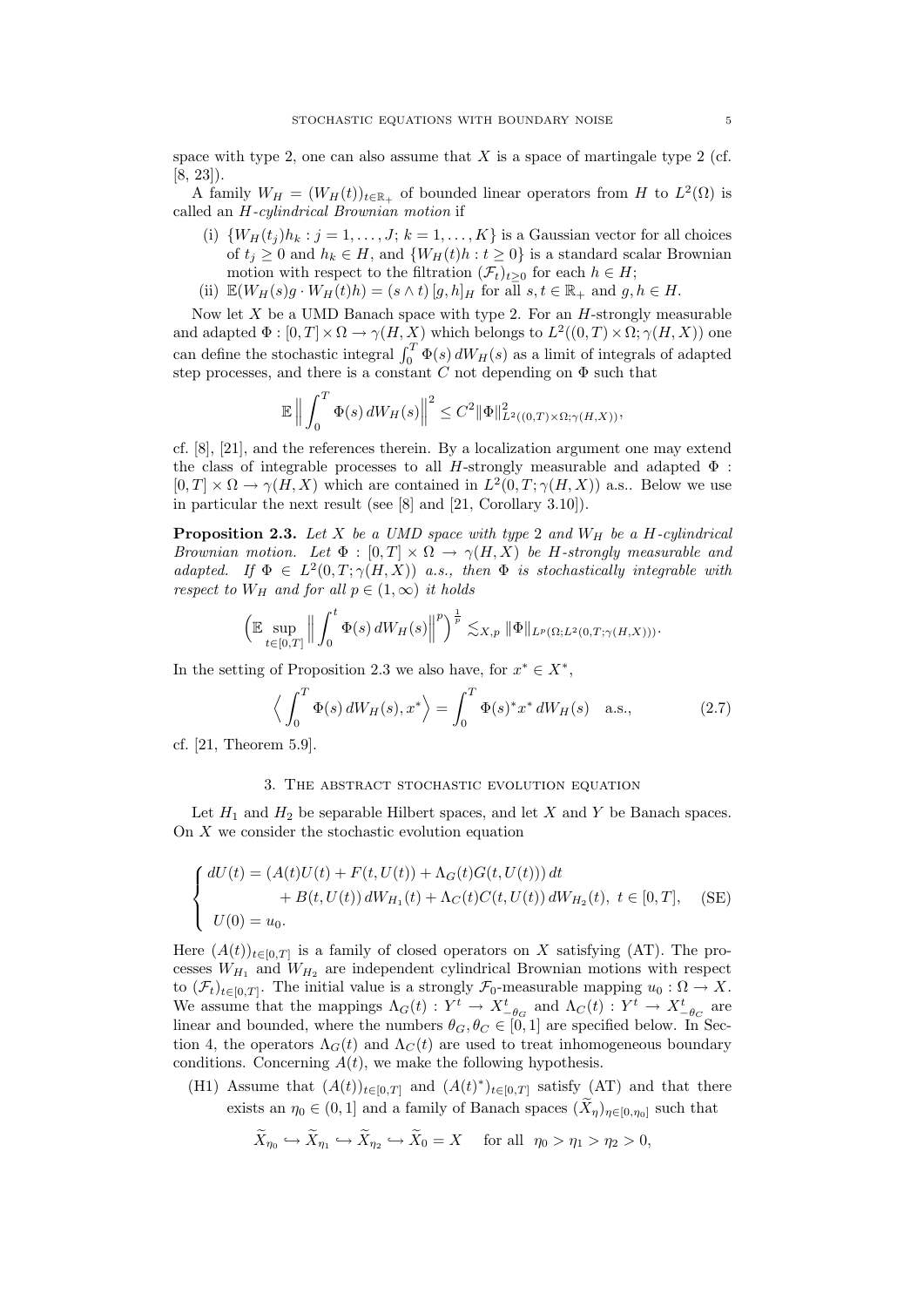and each  $X_{\eta}$  is a UMD space with type 2. Moreover, it holds

$$
[X, D(A(t))]_{\eta} \hookrightarrow X_{\eta} \quad \text{for all} \ \ \eta \in [0, \eta_0],
$$

where the embeddings are bounded uniformly in  $t \in [0, T]$ .

Assumption (H1) has been employed in [29] to deduce space time regularity results for equations of the form (SE), where spaces such as  $\tilde{X}_n$  have been used to get rid of the time dependence of interpolation spaces; see also [19, (H2)]. We have included an assumption on  $(A(t)^*)_{t\in[0,T]}$  for the treatment of variational solutions. This could be done in a more general way as well, but for us the above setting suffices. Assumption (H1) can be verified in many applications, see e.g. Section 4.

Let  $a \in [0, \eta_0)$ . The nonlinear terms  $F, G, B$  and C in (SE) map as follows:

$$
F: [0, T] \times \Omega \times \widetilde{X}_a \to X, \qquad G(t): \Omega \times \widetilde{X}_a \to Y^t,
$$
  

$$
B(t): \Omega \times \widetilde{X}_a \to \gamma(H, X_{-1}^t), \qquad C(t): \Omega \times \widetilde{X}_a \to \gamma(H_2, Y^t),
$$

for each  $t \in [0, T]$ , where Y<sup>t</sup> are Banach spaces. We put  $G(t)(\omega, x) = G(t, \omega, x)$ ,  $B(t)(\omega, x) = B(t, \omega, x)$  and  $C(t)(\omega, x) = C(t, \omega, x)$  for  $(t, \omega, x) \in [0, T] \times \Omega \times X$ . Assuming (H1) and  $a \in [0, \eta_0)$ , we state our main hypotheses on  $F, G, B$  and C.

(H2) For all  $x \in \tilde{X}_a$ , the map  $(t,\omega) \mapsto F(t,\omega,x)$  is strongly measurable and adapted. The function  $F$  has linear growth and is Lipschitz continuous in space uniformly in  $[0, T] \times \Omega$ ; that is, there are constants  $L_F$  and  $C_F$  such that for all  $t \in [0, T]$ ,  $\omega \in \Omega$  and  $x, y \in \widetilde{X}_a$  we have

$$
||F(t, \omega, x) - F(t, \omega, y)||_X \le L_F ||x - y||_{\tilde{X}_a},
$$
  

$$
||F(t, \omega, x)||_X \le C_F (1 + ||x||_{\tilde{X}_a}).
$$

(H3) For all  $x \in \tilde{X}_a$ , the map  $(t, \omega) \mapsto (-A_w(t))^{-\theta_G} \Lambda_G(t) G(t, \omega, x) \in X$  is strongly measurable and adapted. The function  $(-A_w)^{-\theta_G} \Lambda_G G$  has linear growth and is Lipschitz continuous in space uniformly in  $[0, T] \times \Omega$ ; i.e., there are constants  $L_G$  and  $C_G$  such that for all  $t \in [0,T]$ ,  $\omega \in \Omega$  and  $x, y \in \widetilde{X}_a$  we have

$$
\begin{aligned} \|(-A_w(t))^{-\theta_G}\Lambda_G(t)(G(t,\omega,x)-G(t,\omega,y))\|_X &\le L_G \|x-y\|_{\widetilde{X}_a}, \\ \|(-A_w(t))^{-\theta_G}\Lambda_G(t)G(t,\omega,x)\|_X &\le C_G(1+\|x\|_{\widetilde{X}_a}). \end{aligned}
$$

(H4) Let  $\theta_B \in [0, \mu)$  satisfy  $a + \theta_B < \frac{1}{2}$ . For all  $x \in \tilde{X}_a$ , the map  $(t, \omega) \mapsto$  $(-A_w(t))^{-\theta}B(t,\omega,x)\in \gamma(H_1,X)$  is strongly measurable and adapted. The function  $(-A_w)^{-\theta_B}B$  has linear growth and is Lipschitz continuous in space uniformly in  $[0, T] \times \Omega$ ; that is, there are constants  $L_B$  and  $C_B$  such that for all  $t \in [0, T]$ ,  $\omega \in \Omega$  and  $x, y \in \widetilde{X}_a$  we have

$$
\|(-A_w(t))^{-\theta_B}(B(t,\omega,x)-B(t,\omega,y))\|_{\gamma(H_1,X)} \le L_B \|x-y\|_{\tilde{X}_a},
$$
  

$$
\|(-A_w(t))^{-\theta_B}B(t,\omega,x)\|_{\gamma(H_1,X)} \le C_B(1+\|x\|_{\tilde{X}_a}).
$$

(H5) Let  $\theta_C \in [0, \mu)$  satisfy  $a + \theta_C < \frac{1}{2}$ . For all  $x \in \tilde{X}_a$ , the mapping  $(t, \omega) \mapsto (-A_w(t))^{-\theta_C} \Lambda_C(t)C(t, \omega, x) \in \gamma(H_2, X)$  is strongly measurable and adapted. The function  $(-A_w)^{-\theta_C} \Lambda_C C$  has linear growth and is Lipschitz continuous in space uniformly in  $[0, T] \times \Omega$ ; that is, there are constants  $L_G$  and  $C_G$  such that for all  $t \in [0, T]$ ,  $\omega \in \Omega$  and  $x, y \in \tilde{X}_a$  we have

$$
\begin{aligned} \|(-A_w(t))^{-\theta_C} \Lambda_C(t) (C(t,\omega,x) - C(t,\omega,y))\|_{\gamma(H_2,X)} &\le L_C \|x - y\|_{\widetilde{X}_a}, \\ \|(-A_w(t))^{-\theta_C} \Lambda_C(t) C(t,\omega,x)\|_{\gamma(H_2,X)} &\le C_C (1 + \|x\|_{\widetilde{X}_a}). \end{aligned}
$$

We introduce our first solution concept.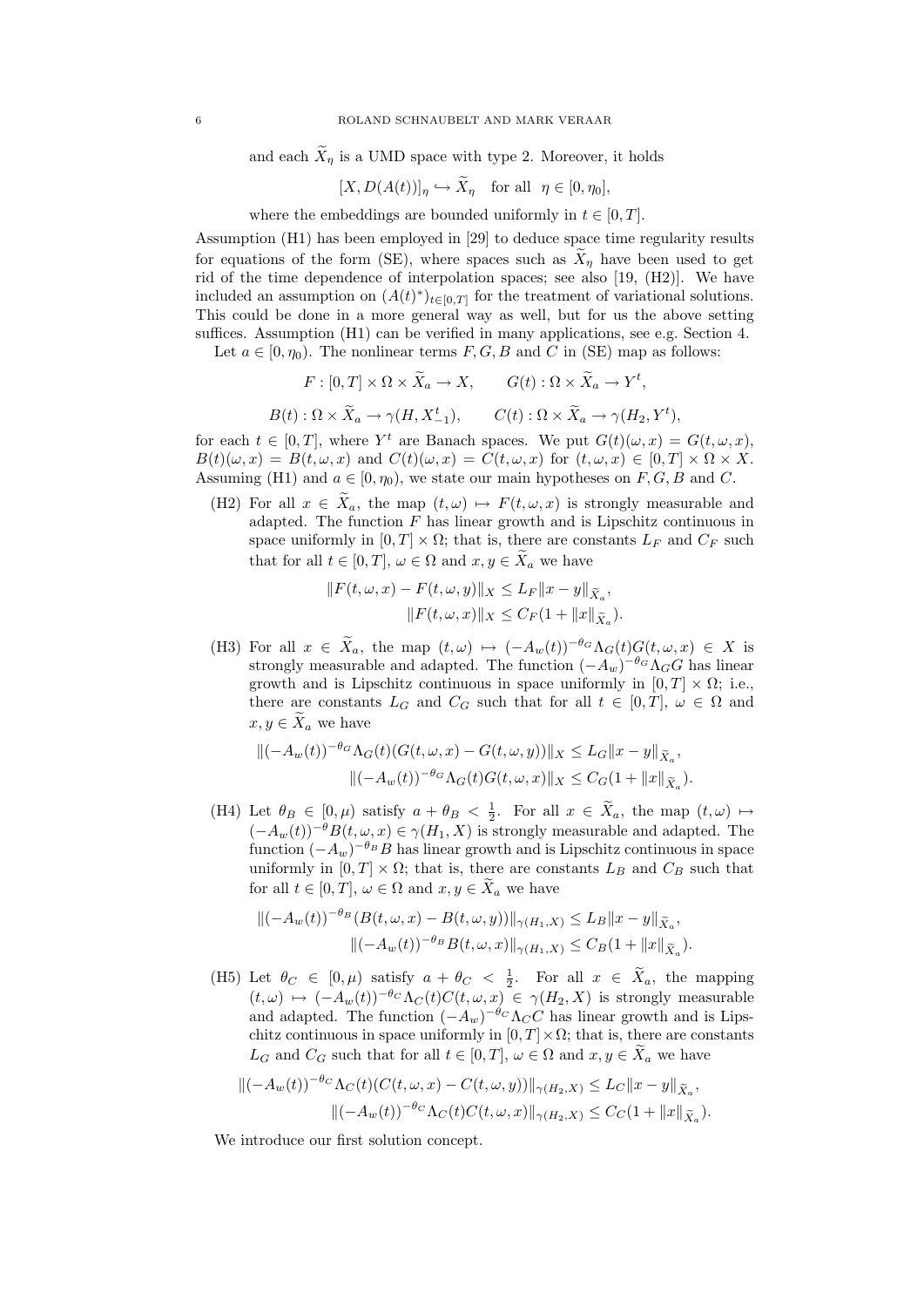**Definition 3.1.** Assume that  $(H1)$ – $(H5)$  hold for some  $\theta_G$ ,  $\theta_B$ ,  $\theta_C \geq 0$  and  $a \in$  $[0, \eta_0]$ . Let  $r \in (2, \infty)$  satisfy  $\min\{1-\theta_G, \frac{1}{2}-\theta_B, \frac{1}{2}-\theta_C\} > \frac{1}{r}$ . We call an  $\widetilde{X}_a$ . valued process  $(U(t))_{t\in[0,T]}$  a mild solution of (SE) if

- (i)  $U : [0, T] \times \Omega \rightarrow \tilde{X}_a$  is strongly measurable and adapted, and we have  $U \in L^r(0,T; \tilde{X}_a)$  almost surely,
- (ii) for all  $t \in [0, T]$ , we have

$$
U(t) = P(t,0)u_0 + P * F(\cdot, U)(t) + P * \Lambda_G G(\cdot, U)(t) + P \diamond_1 B(\cdot, U)(t) + P \diamond_2 \Lambda_C C(\cdot, U)(t)
$$
  
in X almost surely.

Here we have used the abbreviations

$$
P * \phi(t) = \int_0^t P(t, s)\phi(s) \, ds, \qquad P \diamond_k \Phi(t) = \int_0^t P(t, s)\Phi(s) \, dW_{H_k}(s), \quad k = 1, 2,
$$

whenever the integrals are well-defined. Under our hypotheses both  $P * F(\cdot, U)(t)$ and  $P * \Lambda_G G(\cdot, U)(t)$  are in fact well-defined in X. Indeed, for the first one this is clear from (H2). For the second one we may write

$$
P(t,s)\Lambda_G(s)G(s, U(s)) = P(t,s)(-A_w(s))^{\theta_G}(-A_w(s))^{-\theta_G}\Lambda_G(s)G(s, U(s))
$$

It then follows from  $(2.4)$ , Hölder's inequality, and  $(H3)$  that

$$
\int_0^t \|P(t,s)\Lambda_G(s)G(s,U(s))\|_X ds
$$
  
\$\lesssim \int\_0^t (t-s)^{-\theta\_G} \|(-A\_w(s))^{-\theta\_G} \Lambda\_G(s)G(s,U(s))\|\_X ds\$  
\$\lesssim 1 + \|U\|\_{L^r(0,T;\tilde{X}\_a)},

using that  $1 - \theta_G > \frac{1}{r}$ . Similarly one can show that  $P \circ_1 B(\cdot, U)(t)$  and  $P \circ_2$  $\Lambda_C C(\cdot, U)(t)$  are well-defined in X, taking into account Proposition 2.3: Estimate  $(2.4)$ , Hölder's inequality and  $(H4)$  imply that

$$
\int_0^t \|P(t,s)B(s,U(s))\|_{\gamma(H_1,X)}^2 ds
$$
  
\$\lesssim \int\_0^t (t-s)^{-2\theta\_B} \|(-A\_w(s))^{-\theta\_B} B(s,U(s))\|\_{\gamma(H\_1,X)}^2 ds\$  
\$\lesssim 1 + \|U\|\_{L^r(0,T;\tilde{X}\_a)}^2\$

since  $\frac{1}{2} - \theta_B > \frac{1}{r}$ . In the same way it can be proved that the integral with respect to  $W_{H_2}$  is well-defined.

We also recall the definition of a variational solution from [29]. To that purpose, for  $t \in [0, T]$ , we set

$$
\Gamma_t = \{ \varphi \in C^1([0, t]; X^*) : \varphi(s) \in D(A(s)^*) \text{ for all } s \in [0, t] \text{and } [s \mapsto A(s)^* \varphi(s)] \in C([0, t]; X^*) \}.
$$
\n(3.1)

**Definition 3.2.** Assume that (H1)–(H5) hold with  $a \in [0, \eta_0)$ . An  $\widetilde{X}_a$ -valued process  $(U(t))_{t\in[0,T]}$  is called a variational solution of (SE) if

- (i) U belongs to  $L^2(0,T;\tilde{X}_a)$  a.s. and U is strongly measurable and adapted,
- (ii) for all  $t \in [0, T]$  and all  $\varphi \in \Gamma_t$ , almost surely we have

$$
\langle U(t), \varphi(t) \rangle - \langle u_0, \varphi(0) \rangle = \int_0^t [\langle U(s), \varphi'(s) \rangle + \langle U(s), A(s)^* \varphi(s) \rangle + \langle F(s, U(s)), \varphi(s) \rangle + \langle \Lambda_G(s) G(s, U(s)), \varphi(s) \rangle] ds + \int_0^t B(s, U(s))^* \varphi(s) dW_{H_1}(s)
$$
 (3.2)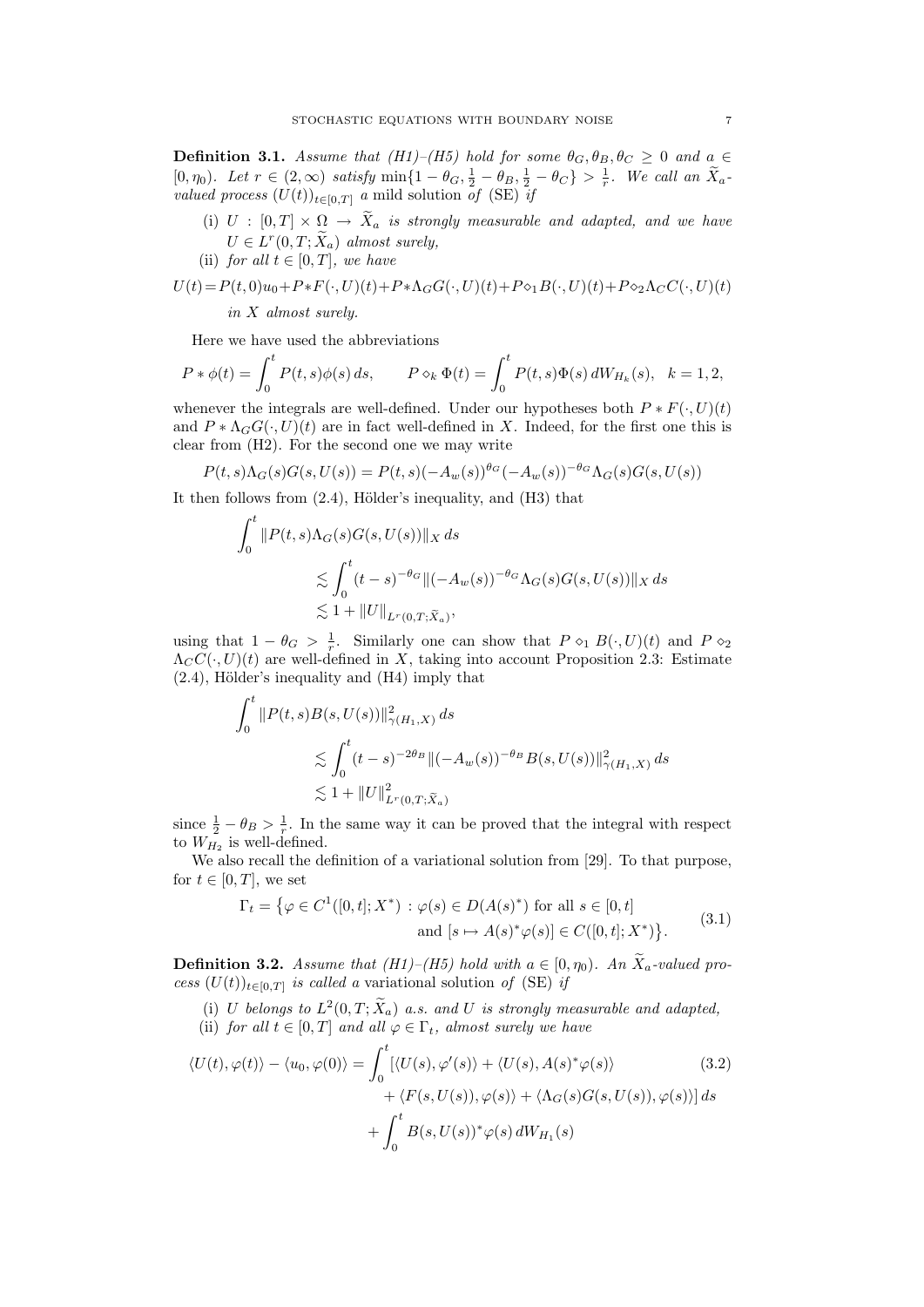$$
+\int_0^t (\Lambda_C(s)C(s,U(s)))^*\varphi(s)\,dW_{H_2}(s).
$$

The integrand  $B(s, U(s))^* \varphi(s)$  in (3.2) should be read as

$$
((-A_w(s))^{-\theta_B}B(s, U(s)))^*(-A_w(s)^*)^{\theta_B}\varphi(s).
$$

It follows from (H4) that the function  $s \mapsto ((-A_w(s))^{-\theta_B}B(s, U(s)))^*$  is X<sup>\*</sup>-strongly measurable. Moreover, the map

$$
s \mapsto (-A_w(s)^*)^{\theta_B} \varphi(s) = (-A_w(s)^*)^{-1+\theta_B} (-A_w(s)^*) \varphi(s)
$$

belongs to  $C([0,t];X^*)$  by the Hölder continuity of  $s \mapsto (-A_w(s))^{-1+\theta_B}$  (cf. [25,  $(2.10)$  and  $(2.11)$ ) and the assumption on  $\varphi$ . Using (H4), we thus obtain that the integrand is contained in  $L^2(0,T;H_1)$  a.s.. As a result, the first stochastic integral in (3.2) is well-defined. The other integrands have to be interpreted similarly.

The next result shows that both solution concepts are equivalent in our setting. It follows from Proposition 5.4 and Remark 5.3 in [29] in the same way as Theorem 3.4 below. (Remark 5.3 can be used since  $X$  is reflexive as a UMD space.)

**Proposition 3.3.** Assume that (H1)–(H5) hold for some  $\theta_G$ ,  $\theta_B$ ,  $\theta_C \ge 0$  and  $a \in$ [0,  $\eta_0$ ). Let  $r \in (2,\infty)$  satisfy  $\max\{\theta_C,\theta_B\} < \frac{1}{2} - \frac{1}{r}$  and  $\theta_G < 1 - \frac{1}{r}$ . Let U :  $[0, T] \times \Omega \rightarrow \tilde{X}_a$  be a strongly measurable and adapted process such that U belongs to  $L^r(0,T;X_a)$  a.s.. Then U is a mild solution of (SE) if and only if U is a variational solution of (SE).

We can now state the main existence and regularity result for (SE).

**Theorem 3.4.** Assume that (H1)–(H5) hold for some  $\theta_G$ ,  $\theta_B$ ,  $\theta_C \geq 0$  and  $a \in$ [0,  $\eta_0$ ). Let  $u_0 : \Omega \to \tilde{X}_a^0$  be strongly  $\mathcal{F}_0$  measurable. Then the following assertions hold.

- (1) There is a unique mild solution U of (SE) with paths in  $C([0,T]; \widetilde{X}_a)$  a.s..
- (2) For every  $\delta, \lambda > 0$  with

$$
\delta + a + \lambda < \min\{1 - \theta_G, \frac{1}{2} - \theta_B, \frac{1}{2} - \theta_C, \eta_0\}
$$

there exists a version of U such that  $U - P(\cdot, 0)u_0$  in  $C^{\lambda}([0, T]; \tilde{X}_{\delta+a})$  a.s.

(3) If  $\delta, \lambda > 0$  are as in (2) and if  $u_0 \in \widetilde{X}_{a+\delta+\lambda}$  a.s., then U has a version with paths in  $C^{\lambda}([0,T]; \widetilde{X}_{\delta+a})$  a.s..

Proof. Assertions (1) and (2) can be reduced to the case

$$
\begin{cases} dU(t) = (A(t)U(t) + \tilde{F}(t, U(t)) + \tilde{B}(t, U(t)) dW_H(t), \ t \in [0, T], \\ U(0) = u_0. \end{cases}
$$

taking  $\tilde{F} = F + \Lambda_G G$  and  $\tilde{B} = (B, \Lambda_C C)$  and  $H = H_1 \times H_2$ . The theorem now follows from [29, Theorem 6.3]. In view of (2), for assertion (3) we only have to show that  $P(\cdot, 0)u_0$  has the required regularity, which is proved in [29, Lemma 2.3]. We note that, in order to apply the above results from [29] here, one has to replace in [29] the real interpolation spaces of type  $(\eta, 2)$  by complex interpolation spaces of exponent *η*. This can be done using the arguments given in [29].

## 4. Boundary noise

Let  $S \subseteq \mathbb{R}^d$  be a bounded domain with  $C^2$ -boundary and outer unit normal vector of  $n(s)$ . On S we consider the stochastic equation with boundary noise

$$
\frac{\partial u}{\partial t}(t,s) = \mathcal{A}(t,s,D)u(t,s) + f(t,s,u(t,s))
$$
\n
$$
+ b(t,s,u(t,s)) \frac{\partial w_1}{\partial t}(t,s), \qquad s \in S, \ t \in (0,T],
$$
\n(4.1)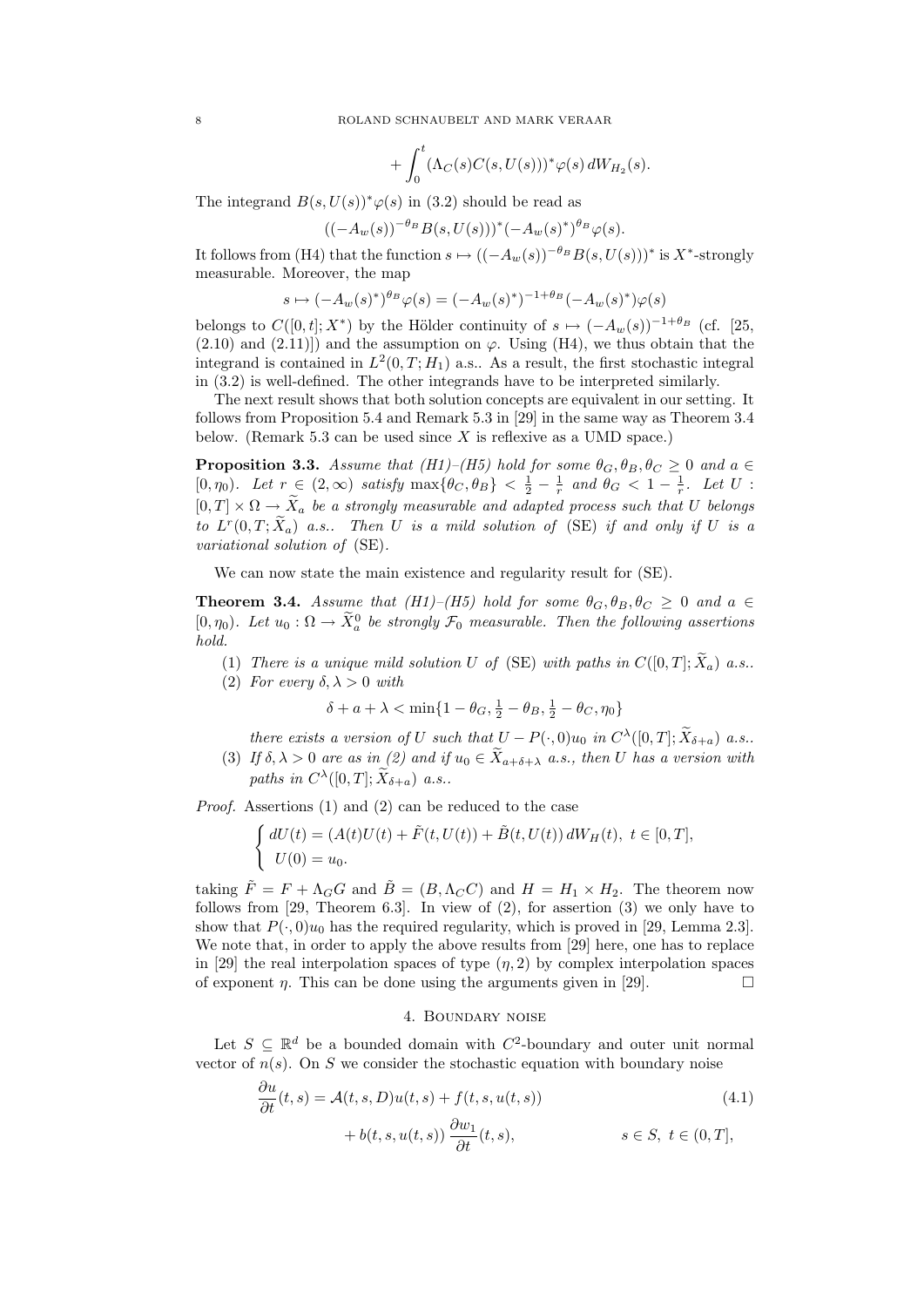$$
\mathcal{B}(t,s,D)u(t,s) = G(t,u(t,\cdot))(s) + \tilde{C}(t,u(t,\cdot))(s)\frac{\partial w_2}{\partial t}(t,s), \quad s \in \partial S, \ t \in (0,T],
$$
  

$$
u(0,s) = u_0(s), \qquad s \in S.
$$

Here  $w_k$  are Brownian motions as specified below, and we use the differential operators

$$
\mathcal{A}(t,s,D) = \sum_{i,j=1}^d D_i(a_{ij}(t,s)D_j) + a_0(t,s), \quad \mathcal{B}(t,s,D) = \sum_{i,j=1}^d a_{ij}(t,s)n_i(s)D_j.
$$

For simplicity we only consider the case of a scalar equation, but systems could be treated in the same way, cf. e.g. [5, 15].

(A1) We assume that the coefficients of  $A$  and  $B$  are real and satisfy

$$
a_{ij} \in C^{\mu}([0,T]; C(\overline{S})), \ a_{ij}(t, \cdot) \in C^{1}(\overline{S}), \ D_k a_{ij} \in C([0,T] \times \overline{S}),
$$
  

$$
a_0 \in C^{\mu}([0,T], L^d(S)) \cap C([0,T]; C(\overline{S}))
$$

for a constant  $\mu \in (\frac{1}{2}, 1]$  and all  $i, j, k = 1, ..., d$  and  $t \in [0, T]$ . Further, let  $(a_{ij})$  be symmetric and assume that there is a  $\kappa > 0$  such that

$$
\sum_{i,j=1}^{d} a_{ij}(t,s)\xi_i\xi_j \ge \kappa|\xi|^2 \quad \text{for all } s \in \overline{S}, t \in [0,T], \xi \in \mathbb{R}^d. \tag{4.2}
$$

In the following we reformulate the problem  $(4.1)$  as  $(SE)$  thereby giving  $(4.1)$  a precise sense. Set  $X = L^p(S)$  for some  $p \in (1, \infty)$ . Let  $\alpha \in [0, 2]$  satisfy  $\alpha - \frac{1}{p} \neq 1$ . We introduce the space

$$
H^{2,p}_{\mathcal{B}(t)}(S) = \begin{cases} \{f \in H^{\alpha,p}(S) : \ \mathcal{B}(t,\cdot,D)f = 0\}, & \alpha - \frac{1}{p} > 1, \\ H^{\alpha,p}(S), & \alpha - \frac{1}{p} < 1, \end{cases}
$$

where  $H^{\alpha,p}(S)$  denotes the usual Bessel-potential space (see [28]). We also set

$$
\widetilde{X}_{\eta} = H^{2\eta, p}(S) \quad \text{for all} \ \eta \ge 0.
$$

We further define  $A(t): D(A(t)) \to X$  by  $A(t)x = A(t, \cdot, D)x$  and

$$
D(A(t)) = \{ x \in H^{2,p}(S) : \mathcal{B}(t,\cdot,D)x = 0 \} = H^{2,p}_{\mathcal{B}(t)}(S).
$$

**Lemma 4.1.** Let  $X = L^p(S)$  and  $p \in (1, \infty)$ . Assume that (A1) is satisfied. The following assertions hold.

- (1) The operators  $A(t)$ ,  $t \in [0, T]$ , satisfy  $(AT)$  and the graph norms of  $A(t)$  are uniformly equivalent with  $\|\cdot\|_{H^{2,p}(S)}$ . In particular,  $(A(t))_{t\in[0,T]}$  generates a unique strongly continuous evolution family  $(P(t, s))_{0 \leq s \leq t \leq T}$  on X.
- (2) We have  $X_{\theta}^t = H_{\mathcal{B}(t)}^{2\theta, p}$  $\frac{e^{2\theta,p}(S)}{\mathcal{B}(t)}(S)$  for all  $\theta \in (0,1)$  with  $2\theta - \frac{1}{p} \neq 1$ , as well as  $X_{\eta}^{t} = \tilde{X}_{\eta} = H^{2\eta,p}(S)$  for all  $\eta \in [0, \frac{1}{2} + \frac{1}{2p})$ , in the sense of isomorphic Banach spaces. The norms of these isomorphisms are bounded uniformly for  $t \in [0, T]$ .
- (3) Let  $p \in [2,\infty)$ . Then condition (H1) holds with  $\eta_0 = 1/2$ .

*Proof.* (1): See [1] and [30]. Note that  $A(t)^*$  on  $L^{p'}(S) = X^*$  is given by  $A^*(t)\varphi =$  $\mathcal{A}(t, \cdot, D)\varphi$  with  $D(A(t)^*) = H^{2, p'}_{\mathcal{B}(t)}$  $\mathcal{B}_{\mathcal{B}(t)}^{(2,p)}(S)$ , and thus also  $(A(t)^*)_{0 \leq t \leq T}$  satisfies  $(AT)$ .

(2): Let  $\theta \in (0,1)$  and  $p \in (1,\infty)$  satisfy  $2\theta - \frac{1}{p} \neq 1$ . Then Theorem 5.2 and Remark  $5.3(c)$  in [5] show that

$$
X_{\theta}^{t} = [L^{p}(S), D(A(t))]_{\theta} = [L^{p}(S), H_{\mathcal{B}(t)}^{2,p}(S)]_{\theta} = H_{\mathcal{B}(t)}^{2\theta,p}(S)
$$
(4.3)

isomorphically, see also [26, Theorem 4.1] and [28, Theorem 1.15.3]. Inspecting the proofs given in [26] one sees that the isomorphisms in (4.3) are bounded uniformly in  $t \in [0, T]$ . Similarly, if  $2\theta - \frac{1}{p} < 1$ , then  $X_{\theta}^{t} = H_{\mathcal{B}(t)}^{2\theta, p}$  $B^{2\theta,p}_{\mathcal{B}(t)}(S) = H^{2\theta,p}(S) = \widetilde{X}_{\theta}.$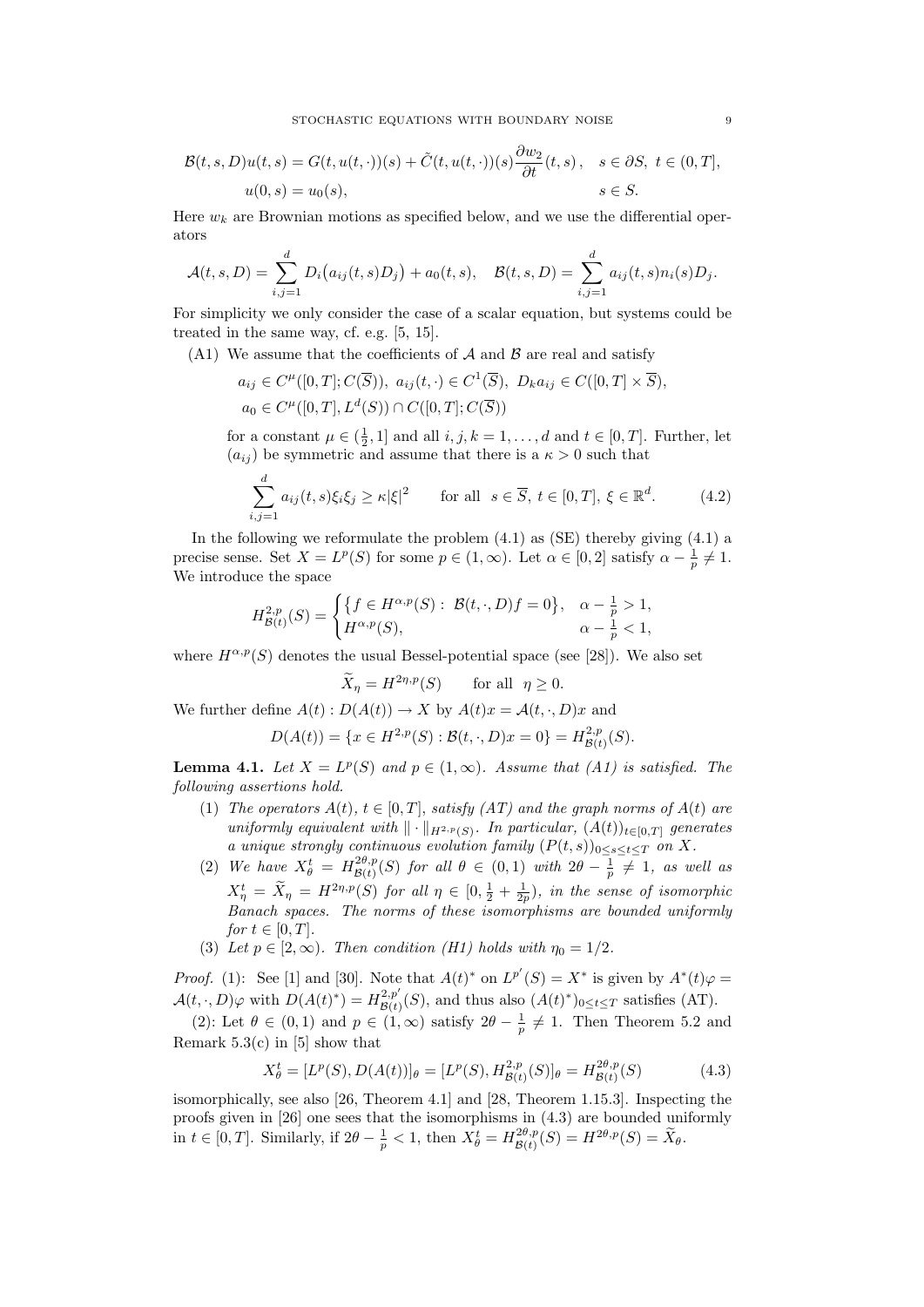(3): This is clear from (1), (2) and the definitions. Note that the spaces  $X_{\tau}^t$ are UMD spaces with type 2 because they are isomorphic to closed subspaces of  $L^p$ -spaces with  $p \in [2, \infty)$ .

Remark 4.2. Let the constant  $w > 0$  be given by (AT). In problem (4.1) we replace A and f by  $A - w$  and  $f + w$ , respectively, without changing the notation. This modification does not affect the assumptions  $(A1)$  and  $(A2)$ , and from now we can thus take  $w = 0$  in  $(AT)$ .

Next, we apply Theorem 9.2 and Remark 9.3(e) of  $[5]$  in order to construct the operators  $\Lambda_C(t)$  and  $\Lambda_D(t)$ . In [5] it is assumed that  $\partial S \in C^{\infty}$ . However, the results from [5] used below remain valid under our assumption that  $\partial S \in C^2$ , due to Remark 7.3 of [5] combined with Theorem 2.3 of [14].

Let  $t \in [0, T]$ . In view of our main Theorem 4.3 we consider only  $p > 2$  and  $\alpha \in (1, 1 + \frac{1}{p})$  though some of the results stated below can be generalized to other exponents. Let

$$
Y = \partial W^{\alpha, p}(S) := W^{\alpha - 1 - 1/p, p}(\partial S)
$$

be the Slobodeckii space of negative order on the boundary which is defined via duality e.g. in (5.16) of [5]. Let  $y \in Y$ . Theorem 9.2 and Remark 9.3(e) of [5] give a unique weak solution  $x \in H^{\alpha,p}(S)$  of the elliptic problem

$$
\mathcal{A}(t, \cdot, D)x = 0 \quad \text{on } S,
$$
  

$$
\mathcal{B}(t, \cdot, D)x = y \quad \text{on } \partial S.
$$

(Weak solutions are defined by means of test functions  $v \in H^{2-\alpha,p'}(S)$ , see [5,  $(9.4)$ .) We set  $N(t)y := x$ . Formula  $(9.15)$  of [5] implies that the 'Neumann map'  $N(t)$  belongs  $\mathcal{B}(\partial W^{\alpha,p}(S), H^{\alpha,p}(S))$  and that the map  $N(\cdot) : [0, T] \rightarrow$  $\mathcal{B}(\partial W^{\alpha,p}(S), H^{\alpha,p}(S))$  is continuous.

Concerning the other terms in the first line of  $(4.1)$  and the noise terms, we make the following hypotheses.

- (A2) The functions  $f, b : [0, T] \times \Omega \times S \times \mathbb{R} \to \mathbb{R}$  are jointly measurable, adapted to  $(\mathcal{F}_t)_{t>0}$ , and Lipschitz functions and of linear growth in the third variable, uniformly in the other variables.
- (A3) For  $k = 1, 2$ , the process  $w_k$  can be written in the form  $i_k W_{H_k}$ , where  $i_1 \in \gamma(H_1, L^r(S))$  for some  $r \in [1, \infty)$  and  $i_2 \in \gamma(H_2, L^s(\partial S))$  for some  $s \in [1,\infty)$ , and  $W_{H_1}$  and  $W_{H_2}$  are independent  $H_k$ -cylindrical Brownian motions with respect to  $(\mathcal{F}_t)_{t\geq 0}$ .

Supposing that (A2) holds, we define  $F : [0, T] \times \Omega \times X \rightarrow X$  by setting  $F(t, \omega, x)(s) = f(t, \omega, s, x(s))$ . Then F satisfies (H2). We further define the function  $B(t, \omega, x)h$  on S for  $(t, \omega, x) \in [0, T] \times \Omega \times X$  and  $h \in H_1$  by means of

$$
B(t, \omega, x)h = b(t, \omega, \cdot, x(\cdot)) i_1 h \qquad (4.4)
$$

In Examples 4.7 and 4.8 we give conditions on  $w_1$  and  $\theta_B$  such that  $(-A)^{-\theta_B}B$ maps  $[0, T] \times \Omega \times X$  into  $\gamma(H_1, X)$  and (H4) holds.

Assumption (A3) has to be interpreted in the sense that

$$
w_k(t,s) = \sum_{n\geq 1} (i_k h_n^k)(s) W_{H_k}(t) h_n^k, \qquad t \in \mathbb{R}_+, s \in S, \ k = 1, 2,
$$

where  $(h_n^k)_{n\geq 1}$  is an orthonormal basis for  $H_k$ , and the sum converges in  $L^r(S)$  if  $k = 1$  and in  $L^s(\partial S)$  if  $k = 2$ . We note that then  $(w_k(t, \cdot))_{t \geq 0}$  is a Brownian motion with values in  $L^r(S)$  and  $L^s(\partial S)$ , respectively. Conversely, if  $(w_k(t, \cdot))_{t \geq 0}, k = 1, 2$ , are independent Brownian motions with values in  $L^r(S)$  and  $L^s(\partial S)$ , then we can always construct  $i_k$  and  $W_{H_k}$  as above, cf. Example 4.6 below.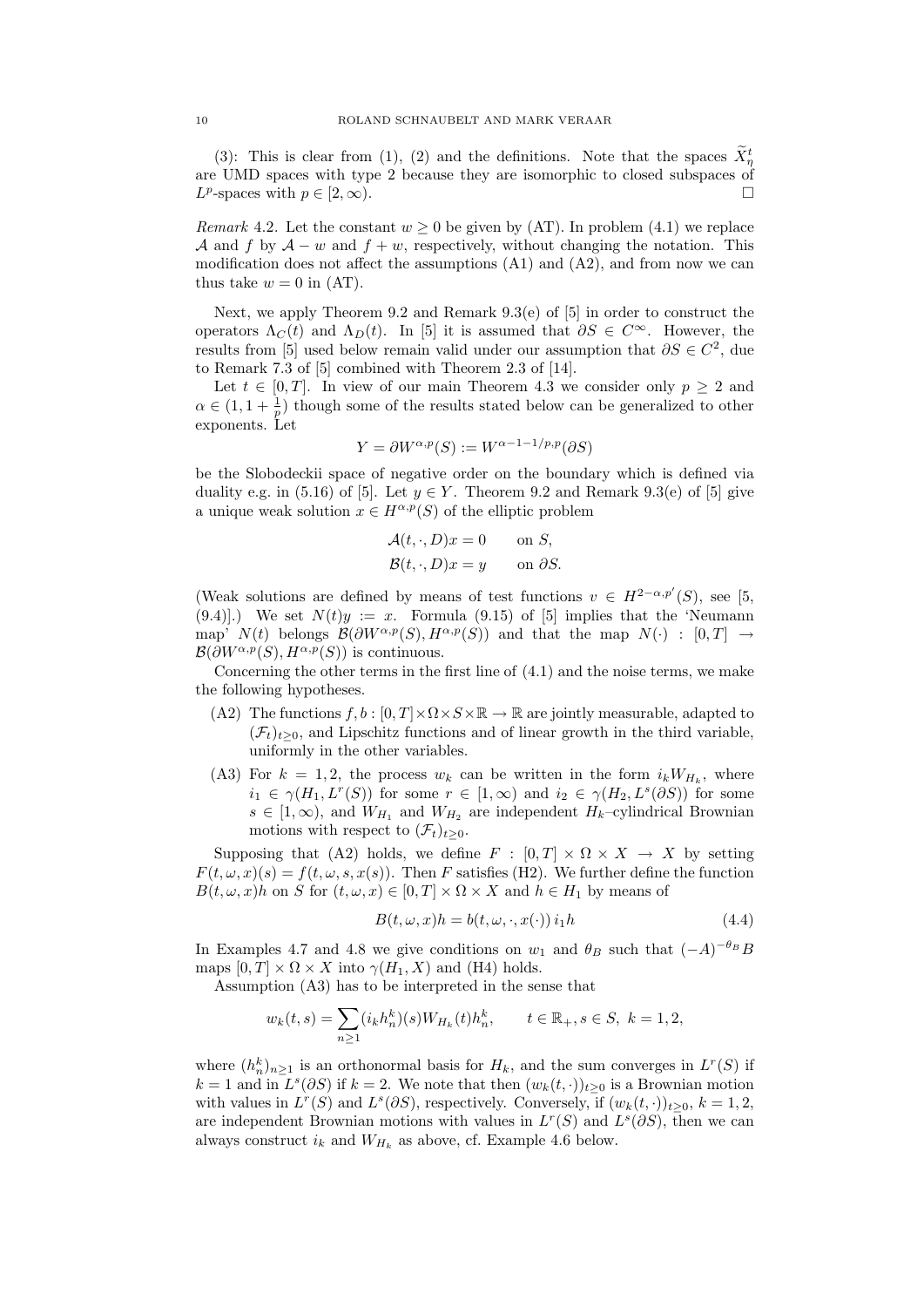We recall that  $H^{\alpha,p}(S) = X_{\frac{\alpha}{2}}^t$  for  $t \in [0,T]$  and  $\alpha \in (1, 1 + \frac{1}{p})$  by Lemma 4.1(2). Moreover, the operator  $A(t)$  has bounded imaginary powers in X (uniformly in  $t \in [0, T]$ , see e.g. Example 4.7.3(d) and Section 4.7 in [6]. It then follows that

$$
H^{\alpha,p}(S) = X_{\frac{\alpha}{2}}^{t} = D((-A(t))^{\frac{\alpha}{2}})
$$
\n(4.5)

with uniformly equivalent norms for  $t \in [0, T]$ , see e.g. [28, Theorem 1.15.3]. Therefore, the extrapolated operator  $A_{-1}(t)$  maps  $H^{\alpha,p}(S)$  into  $X^t_{\frac{\alpha}{2}-1}$ , and hence

$$
\Lambda(t) = \Lambda_G(t) = \Lambda_C(t) := -A_{-1}(t)N(t) \in \mathcal{B}(Y, X_{\frac{\alpha}{2}-1}^t)
$$

with uniformly bounded norms for  $t \in [0,T]$ . Let  $\theta \in [1-\frac{\alpha}{2},1]$ . As above, we further obtain  $X_{\frac{\alpha}{2}-1+\theta}^{t} = H^{\alpha-2+2\theta,p}(S) \hookrightarrow X$ , so that

$$
(-A(t))^{-\theta} \Lambda(t) \in \mathcal{B}(Y, H^{\alpha - 2 + 2\theta, p}(S))
$$
\n(4.6)

with uniformly bounded norms for  $t \in [0, T]$ .

In order to relate the boundary noise term in  $(4.1)$  with  $(SE)$ , we set

$$
(C(t, \omega, x)h)(s) = \tilde{C}(t, \omega, x)(s)(i_2h)(s)
$$

for  $h \in H_2$ . We aim at the mapping property  $C(t, \omega, x) : H_2 \to Y = \partial W^{\alpha, p}(S)$ since it will enable us to verify the hypothesis (H5). In fact, if  $C(t, \omega, x) \in \mathcal{B}(H_2, Y)$ then  $(-A(t))^{-\theta} \Lambda(t) C(t, \omega, x)$  maps  $H_2$  continuously into  $H^{\alpha-2+2\theta, p}(S) \hookrightarrow X$  if  $\theta \in [1-\frac{\alpha}{2},1]$ . In Examples 4.4 and 4.6 we give conditions on  $\tilde{C}$  and  $i_2$  implying (H5) for  $\overline{C}$ . The deterministic boundary term G can be treated in a similar way.

We want to present a variational formulation of (4.1), starting with an informal discussion. Let  $\varphi \in \Gamma_t$ , where  $\Gamma_t$  is given by (3.1). Then  $\varphi(r) \in D(A(r)^*)$  $W^{2,p'}_{\mathcal{B}(r)}$ <sup>2,p</sup><sub> $\mathcal{B}(r)$ </sub> S). Formally, multiplying (4.1) by  $\varphi$ , integrating over  $[0, t] \times S$ , integrating by parts and interchanging the order of integration, we obtain that, almost surely,

$$
\int_{S} [u(t,s)\varphi(t)(s) - u_0(s)\varphi(0)(s)] ds = \int_0^t \int_{S} u(r,s)[\mathcal{A}(r,\cdot,D)\varphi(r) + \varphi'(r)](s) ds dr
$$

$$
+ \int_0^t \int_{S} f(r,s,u(r,s))\varphi(r)(s) ds dr \qquad (4.7)
$$

$$
+ \int_{S} \int_0^t b(r,s,u(r,s))\varphi(r)(s) dw_1(r,s) ds + T_1.
$$

In the boundary term  $T_1$  the part with  $\nabla \varphi(r)$  disappears since  $\varphi(r) \in D(A(r)^*)$ , and the other term is given by

$$
T_1 = \int_{\partial S} \int_0^t \mathcal{B}(r, \cdot, D) u(r, \cdot) \text{tr}(\varphi(r)) \, dr \, d\sigma
$$
  
= 
$$
\int_{\partial S} \int_0^t G(r, u(r, \cdot)) \text{tr}(\varphi(r)) \, dr \, d\sigma + \int_{\partial S} \int_0^t \tilde{C}(r, u(r, \cdot)) \text{tr}(\varphi(r)) \, dw_2(r, \cdot) \, d\sigma
$$

where tr denotes the trace operator on  $W^{2,p'}_{\mathcal{B}(r)}$  $\zeta^{2,p}_{\mathcal{B}(r)}(S).$ 

We now start from the equation (4.7) and rewrite it using (2.7) and the notation introduced above. Setting  $u(t, s) =: U(t)(s)$ , equality (4.7) becomes

$$
\langle U(t), \varphi(t) \rangle - \langle u_0, \varphi(0) \rangle = \int_0^t \langle U(r), (\mathcal{A}(r, \cdot, D)\varphi(r) + \varphi'(r)) dr + T_1 \qquad (4.8)
$$

$$
+ \int_0^t \langle F(r, U(r)), \varphi(r) \rangle dr + \int_0^t B(r, U(r))^* \varphi(r) dW_{H_1}(r),
$$

and the boundary term yields

$$
T_1 = \int_0^t \langle G(r, U(r)), \text{tr}(\varphi(r)) \rangle dr + \int_0^t C(r, U(r))^* \text{tr}(\varphi(r)) dW_{H_2}(r).
$$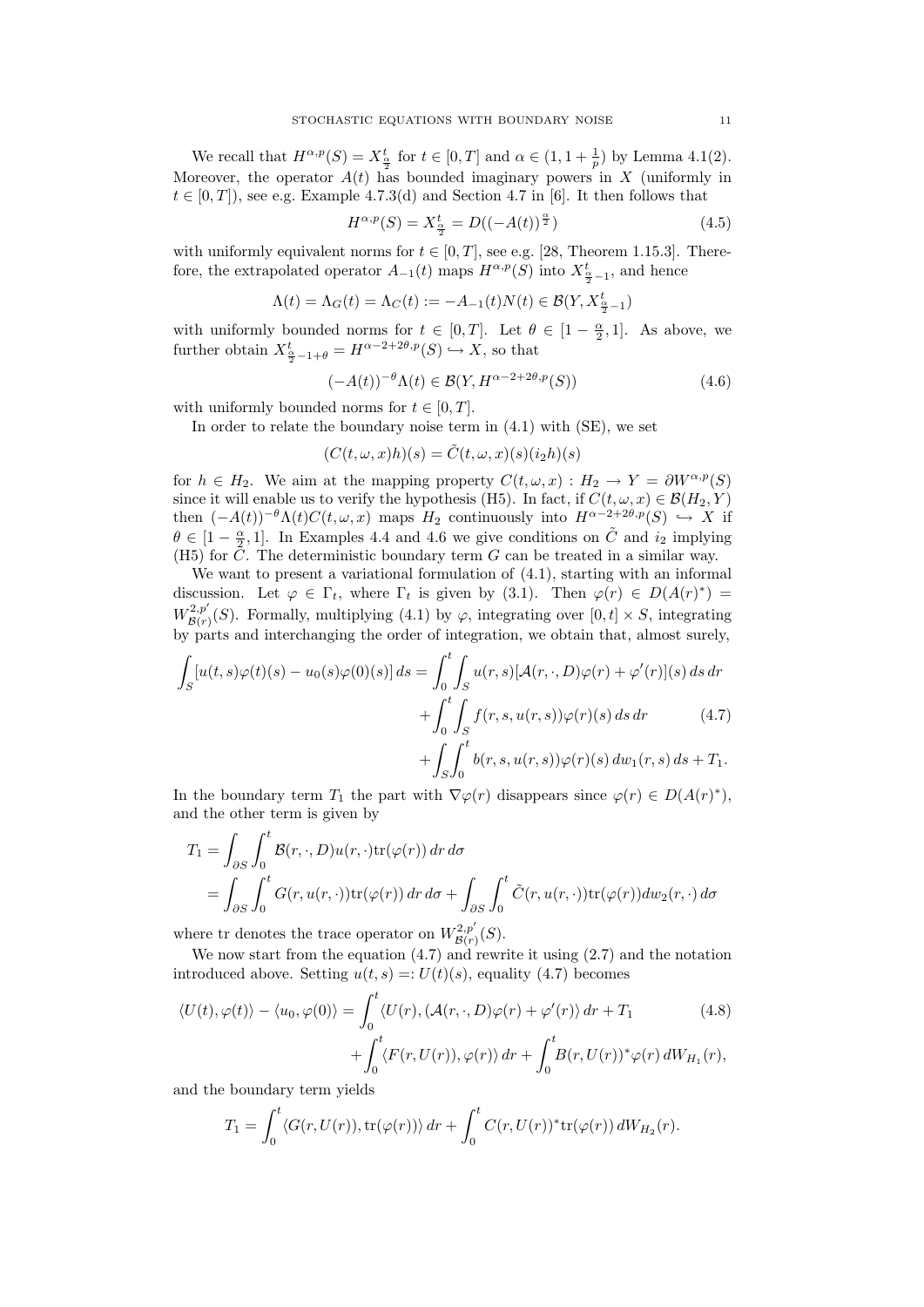Here the brackets denote the duality pairing on  $L^p(S)$  and  $L^p(\partial S)$ , respectively. We claim that for all  $x \in W^{2,p'}_{\mathcal{B}^{(f)}}$  $\mathcal{B}(t)$ <sup> $\mathcal{B}(t)$ </sup> it holds

$$
tr(x) = \Lambda(t)^{*}x = (-A_{-1}(t)N(t))^{*}x.
$$

Indeed, let  $\alpha \in (1, 1 + \frac{1}{p}), x \in W^{2, p'}_{\mathcal{B}(t)}$  $B^{(2,p'}_{\mathcal{B}(t)}(S) = D(A^*(t))$  and  $y \in Y = \partial W^{\alpha,p}(S)$ . Then we have  $N(t)y \in H^{\alpha,p}(S)$  and  $a(t)\nabla x \cdot n = 0$  on  $\partial S$ . Observe that  $\Lambda(t)^*$  maps  $D(A(t)^*)$  into Y<sup>\*</sup>. Integrating by parts and using formula (9.4) of [5], we obtain

$$
\langle y, \Lambda(t)^* x \rangle_Y = \langle \Lambda(t) y, x \rangle_{X_{-1}^t} = -\langle N(t) y, A(t)^* x \rangle_X
$$
  
= 
$$
- \int_S N(t) y [\nabla \cdot (a(t) \nabla x) + a_0(t) x] ds
$$
  
= 
$$
0 + \int_S [(a(t) \nabla N(t) y) \cdot \nabla x + a_0(t) (N(t) y) x] ds = \langle y, \text{tr}(x) \rangle_Y,
$$

which proves the claim. Therefore,  $T_1$  becomes

$$
T_1 = \int_0^t \langle \Lambda(t)G(r, U(r)), \varphi(r) \rangle dr + \int_0^t (\Lambda(t)C(r, U(r)))^* \varphi(r) dW_{H_2}(r).
$$

Combining this expression with (4.8) we arrive at the definition of a variational solution to the stochastic evolution equation (4.1), as introduced in Definition 3.2. The above calculations thus motivate the following definitions. We say  $u$  is a *varia*tional (resp. mild) solution to (4.1) if  $U(t)(s) = u(t, s)$  is a variational (resp. mild) solution to (SE) with the above definitions of  $A(t)$ , F,  $\Lambda_G$ , G, B,  $\Lambda_C$ , C and  $W_{H_k}$ . We can now state out main result.

**Theorem 4.3.** Let  $p \in [2, \infty)$ ,  $X = L^p(S)$ ,  $\alpha \in (1, 1 + \frac{1}{p})$ ,  $\theta_B \in [0, \frac{1}{2})$ ,  $\theta_C \in$  $(1-\frac{\alpha}{2},\frac{1}{2})$  and  $\theta_G \in (1-\frac{\alpha}{2},1)$ . Assume that  $(A1)-(A3)$  and  $(H3)-(H5)$  hold, where  $C, G, B, \Lambda_C$  and  $\Lambda_G$  are defined above. Let  $u_0 : \Omega \to X$  be strongly  $\mathcal{F}_0$ -measurable. Then the following assertions are true.

- (1) There exists a unique variational and mild solution u of (4.1) with paths in  $C([0, T]; X)$  a.s..
- (2) For every  $\delta, \lambda > 0$  with  $\delta + \lambda < \min\{1 \theta_G, \frac{1}{2} \theta_B, \frac{1}{2} \theta_C\}$  there exists a version of u such that  $u - P(\cdot, 0)u_0$  in  $C^{\lambda}([0, T]; \tilde{X}_\delta)$  a.s..
- (3) If  $\delta, \lambda > 0$  are as in (2) and if  $u_0 \in \widetilde{X}_{\delta+\lambda}$  a.s., then u has a version with paths in  $C^{\lambda}([0,T]; \widetilde{X}_{\delta}).$

Note that we need  $\frac{1}{2} - \theta_C < \frac{\alpha}{2} - \frac{1}{2} < \frac{1}{2p}$ . Thus, if  $\frac{1}{2} - \theta_B \ge \frac{1}{2p}$ ,  $1 - \theta_G \ge \frac{1}{2p}$  and the other assumptions in Theorem 4.3 hold, then we can take  $\lambda, \delta \ge 0$  with  $\delta + \lambda < \frac{1}{2p}$  and deduce that  $u-P(\cdot,0)u_0$  belongs to  $C^{\lambda}([0,T];\widetilde{X}_\delta)$  a.s.. If we also have  $u_0 \in H^{\frac{1}{p},p}(S)$ , then we obtain a solution u of (4.1) with paths in  $C([0,T]; H^{2\delta,p}(S))$ for all  $\delta < \frac{1}{2p}$ . In this case Sobolev's embedding (see [28, Theorem 4.6.1]) implies that

$$
u \in C([0,T];L^q(S)) \text{ for all } \begin{cases} q < \frac{dp}{d-1} \\ q < \infty, \end{cases} \text{ if } d \ge 2,
$$

*Proof of Theorem 4.3.* The existence and uniqueness of a mild solution with the asserted regularity follows from Theorem 3.4 and the above observations. The equivalence with the variational solution is a consequence of Proposition 3.3.  $\Box$ 

We now discuss several examples under which (H4) and (H5) hold. The hypothesis (H3) can be treated in the same way. We start with some observations concerning Gaussian random variables  $\xi$  with values in a Banach space  $Z$ , see e.g. [7], [9] and the references therein. The covariance  $Q \in \mathcal{B}(Z^*, Z)$  of  $\xi$  is given by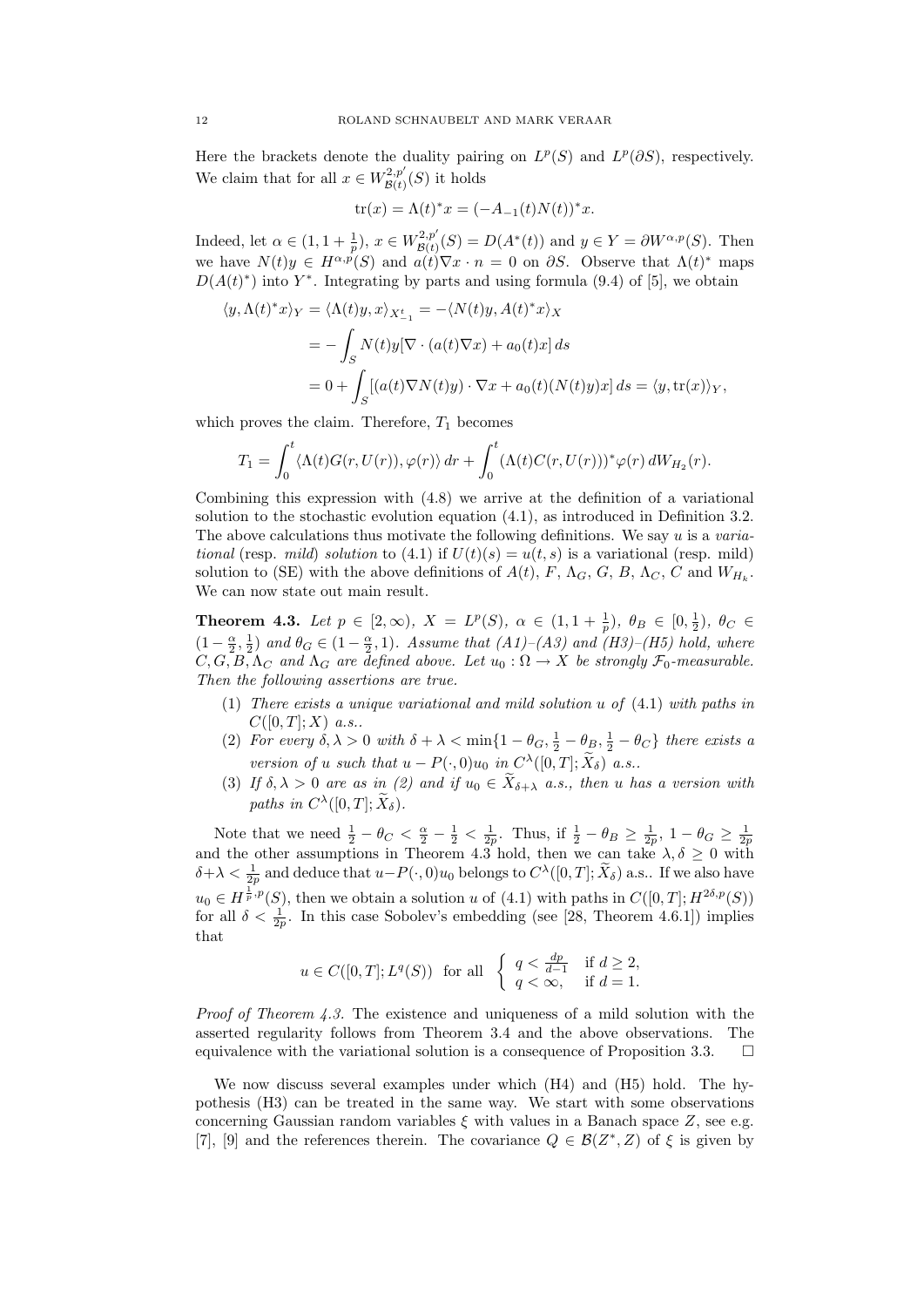$Qx^* = \mathbb{E}(\langle \xi, x^* \rangle \xi)$  for  $x^* \in Z^*$ . One introduces an inner product  $[\cdot, \cdot]$  on the range of Q by setting

$$
[Qx^*, Qy^*] := \langle Qx^*, y^* \rangle = \mathbb{E}(\langle \xi, x^* \rangle \langle \xi, y^* \rangle)
$$
\n(4.9)

for  $x^*, y^* \in Z^*$ , and we define  $||Qx^*||_H^2 = [Qx^*, Qx^*]$ . The reproducing kernel Hilbert space H of  $\xi$  is the completion of  $QZ^*$  with respect to  $\|\cdot\|_H$ . Then the identity on  $QZ^*$  can be extended to a continuous embedding  $i : H \hookrightarrow E$ , and it holds  $Q = ii^*$ . On the other hand, the random variables  $w_k(t, \cdot)$  in (A3) are Gaussian with covariance  $Q_k = t i_k i_k^*$  for all  $t \ge 0$  and  $k = 1, 2$ .

*Example* 4.4. Let (A3) hold with  $H_2 = L^2(\partial S)$ . Assume that covariance operator  $Q_2 \in \mathcal{B}(L^2(\partial S))$  of  $w_2$  is compact. Then there exist numbers  $(\lambda_n)_{n\geq 1}$  in  $\mathbb{R}_+$  and an orthonormal system  $(e_n)_{n\geq 1}$  in  $L^2(\partial S)$  such that

$$
Q_2 = \sum_{n \ge 1} \lambda_n e_n \otimes e_n
$$

Assume that

$$
\sum_{n\geq 1}\lambda_n\|e_n\|_{\infty}^2<\infty.
$$

We observe that the operator  $i_2$  is given by  $i_2 = \sum_{n \geq 1}$  $\sqrt{\lambda_n}e_n\otimes e_n$  and belongs to  $\mathcal{B}(L^2(\partial S), L^{\infty}(\partial S))$ . Let  $p \in [2, \infty)$ . Assume that  $\tilde{C}$ :  $[0, T] \times \Omega \times L^p(S) \to L^p(\partial S)$ is strongly measurable and adapted, as well as Lipschitz and of linear growth in the third variable uniformly in  $[0, T] \times \Omega$ . Then (H5) holds for  $C = \tilde{C}i_2$  with  $a = 0$  and every  $\theta_C \in (1 - \frac{\alpha}{2}, \frac{1}{2})$ , where  $\alpha \in (1, 1 + \frac{1}{p})$ .

*Proof.* Lemma 2.2 implies that  $i_2 \in \gamma(H_2, L^p(\partial S))$ . Fix  $t \in [0, T]$ ,  $\omega \in \Omega$  and  $x, y \in X = L^p(S)$ . Denote  $K = ||i_2||_{\mathcal{B}(H_2, L^{\infty}(\partial S))}$ . The embedding  $L^p(\partial S) \hookrightarrow Y$  $\partial W^{\alpha,p}(S)$  and  $(2.5)$  yield

$$
||C(t,\omega,x) - C(t,\omega,y)||_{\gamma(H_2,Y)} \lesssim_{p,\alpha} ||C(t,\omega,x) - C(t,\omega,y)||_{\gamma(H_2,L^p(\partial S))}. \tag{4.10}
$$

Furthermore, for  $h \in H_2$  and  $s \in S$  we have

$$
\left| \left( (C(t,\omega,x) - C(t,\omega,y))h)(s) \right| = |\tilde{C}(t,\omega,x)(s) - \tilde{C}(t,\omega,y)(s)| \, |i_2h(s)| \right|
$$
  
 
$$
\leq K |\tilde{C}(t,\omega,x)(s) - \tilde{C}(t,\omega,y)(s)| \, \|h\|_{H_2}.\tag{4.11}
$$

Lemma 2.2 and the assumptions of the example then imply that

$$
||C(t,\omega,x)-C(t,\omega,y)||_{\gamma(H_2,L^p(\partial S))} \lesssim_p K||\tilde{C}(t,\omega,x)-\tilde{C}(t,\omega,y)||_{L^p(\partial S)}\leq KL_{\tilde{C}}||x-y||_{L^p(S)}.
$$

Using  $(4.6)$ , we can now deduce the first part of  $(H5)$ . The second part is shown in a similar way.

Remark 4.5. Note that in Example 4.4 the noise could be a bit more irregular since in (4.10) one can still regain some integrability by choosing  $\alpha$  and  $\theta_C$  appropriately.

*Example* 4.6. Let  $q \in (p, \infty]$  and  $s \in [p, \infty)$  satisfy  $\frac{1}{p} = \frac{1}{q} + \frac{1}{s}$ . We assume that  $w_2$ is an  $L^s(\partial S)$ -valued Brownian motion. Let  $H_2$  be the reproducing kernel Hilbert space of the Gaussian random variable  $w_2(1) = w_2(1, \cdot)$  with covariance Q and  $i_2$ be the embedding of  $H_2$  into  $L^s(\partial S)$ . Then we have  $i_2 \in \gamma(H_2, L^s(\partial S))$  (cf. [7], [9] and the references therein for details). It is easy to check that  $t^{-1/2}w_2(t)$  also has the covariance Q for  $t > 0$ . Due to Proposition 2.6.1 in [17] we thus obtain

$$
t^{-1/2}w_2(t) = \sum_{n\geq 1} \langle t^{-1/2}w_2(t), x_n^* \rangle Q x_n^*
$$

in X a.s. for every orthonormal basis  $(Qx_n^*)_{n\geq 1}$  of  $H_2$ . Therefore

$$
w_2(t) = \sum_{n\geq 1} \langle w_2(t), x_n^* \rangle Q x_n^*
$$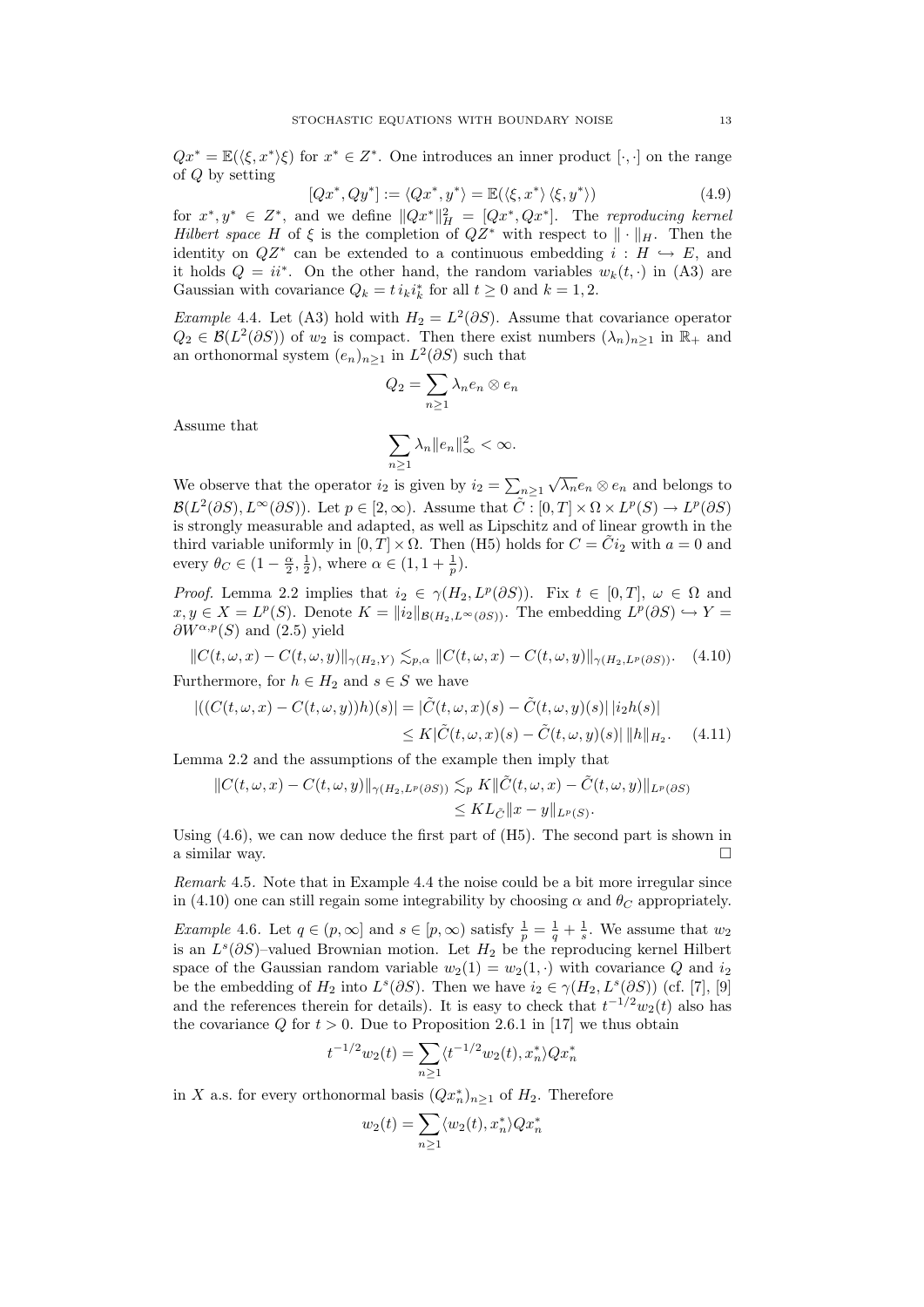converges in X a.s.. We now define  $W_{H_2}(t)$  :  $QL^{s'}(\partial S) \to L^2(\Omega)$  by setting

$$
W_{H_2}(t)Qx^* = \sum_{n\geq 1}\langle w_2(t),x_n^*\rangle\langle Qx_n^*,x^*\rangle = \langle w_2(t),x^*\rangle
$$

for each  $x^* \in L^{s'}(\partial S)$  and  $t \geq 0$ . Then we deduce  $||W_{H_2}(t)Qx^*||_2^2 = \langle Qx^*, x^* \rangle =$  $||Qx^*||_{H_2}^2$  from (4.9), and thus  $W_{H_2}$  extends to a bounded operator from  $H_2$  into  $L^2(\Omega)$ . It is easy to check that  $W_{H_2}$  is the required cylindrical Brownian motion with  $w_2 = i_2 W_{H_2}$ ; i.e., (A3) holds for  $k = 2$ . Assume that  $\tilde{C} : [0, T] \times \Omega \times X \longrightarrow L^q(\partial S)$ is strongly measurable and adapted, as well as Lipschitz and of linear growth in the third variable uniformly in  $[0, T] \times \Omega$ . Then (H5) holds for  $C = \tilde{C}i_2$ , where we take  $a = 0, \, \theta_C \in (1 - \frac{\alpha}{2}, \frac{1}{2}) \text{ and } \alpha \in (1, 1 + \frac{1}{p}).$ 

*Proof.* Fix  $t \in [0, T]$ ,  $\omega \in \Omega$  and  $x, y \in X = L^p(S)$ . We argue as in the previous example, but in (4.11) we consider  $\tilde{C}(t, \omega, x) - \tilde{C}(t, \omega, y)$  as an multiplication operator from  $L^s(\partial S)$  to  $L^p(\partial S)$ . Using Hölder's inequality and (2.5), we thus obtain

$$
||C(t,\omega,x) - C(t,\omega,y)||_{\gamma(H_2,Y)} \lesssim_{p,\alpha} ||C(t,\omega,x) - C(t,\omega,y)||_{\gamma(H_2,L^p(\partial S))}
$$
  
\n
$$
\leq ||\tilde{C}(t,\omega,x) - \tilde{C}(t,\omega,y)||_{L^q(\partial S)} ||i_2||_{\gamma(H_2,L^s(\partial S))}
$$
  
\n
$$
\leq L_{\tilde{C}} ||x - y||_{L^p(\partial S)} ||i_2||_{\gamma(H_2,L^s(\partial S))}.
$$

The first part of (H5) now follows in view of (4.6). The second part can be proved in the same way.  $\Box$ 

We now come to condition  $(H4)$ .

Example 4.7. Assume that (A1)–(A3) hold with  $r \in (d, \infty)$ . Then (H4) is satisfied for all  $\theta_B \in (\frac{d}{2r}, \frac{1}{2})$ .

*Proof.* Let  $\frac{1}{q} = \frac{1}{p} + \frac{1}{r}$  and  $\theta_B \in (\frac{d}{2r}, \frac{1}{2})$ . As in Example 5.5 of [24] one can show

$$
L^q(S) \hookrightarrow X^t_{-\theta_B},\tag{4.12}
$$

where the embedding is uniformly bounded for  $t \in [0, T]$ . Fix  $t \in [0, T]$ ,  $\omega \in \Omega$  and  $x, y \in X = L^p(S)$ . Arguing as in the previous example, by means of (4.12), (4.4), Hölder's inequality,  $(A2)$  and  $(2.5)$  we can estimate

$$
\|(-A(t))^{-\theta_B}(B(t,\omega,x) - B(t,\omega,y))\|_{\gamma(H_1,X)}\leq_{\theta_B,p,r,n} \|B(t,\omega,x) - B(t,\omega,y)\|_{\gamma(H_1,L^q(S)))}\leq \|b(t,\omega,x) - b(t,\omega,y)\|_{L^p(S)}\|i_1\|_{\gamma(H_2,L^r(S))}\leq L_b\|x-y\|_{L^p(S)}\|i_1\|_{\gamma(H_2,L^r(S))}.
$$

This proves the first part of (H4). The second part is obtained in a similar way.  $\Box$ 

Finally, we consider the white noise situation in the case  $d = 1$ .

Example 4.8. Let  $d = 1$  and  $p > 2$  and assume that  $(A1)$ – $(A3)$  hold with  $i_1 = I$ . Then (H4) is satisfied for all  $\theta_B \in (\frac{1}{2p} + \frac{1}{4}, \frac{1}{2})$ .

*Proof.* Let  $\frac{1}{q} = \frac{1}{p} + \frac{1}{2}$  and  $\theta_B \in (\frac{1}{2p} + \frac{1}{4}, \frac{1}{2})$ . Fix  $t \in [0, T]$ ,  $\omega \in \Omega$  and  $x, y \in X =$  $L^p(S)$ . Observe that  $(-A(t))^{-\theta_B}$  can be extended to  $L^q(S)$  where it coincides with the fractional power of the corresponding realization  $A_q(t)$  of  $\mathcal{A}(t, \cdot, D)$  on  $L^q(S)$ with the boundary condition  $\mathcal{B}(t, \cdot, D)v = 0$ . We further obtain

$$
D((-A_q(t))^{\theta_B}) \hookrightarrow (L^q(S), H^{2,q}(S))_{\theta_B,\infty} \hookrightarrow [L^q(S), H^{2,q}(S)]_{\vartheta} = H^{2\vartheta,q}(S).
$$

for  $\vartheta \in (\frac{1}{2p} + \frac{1}{4}, \theta_B)$  with uniform embedding constants, see Sections 1.10.3 and 1.15.2 of [28] and (4.3). Sobolev's embedding then yields that  $D((-A<sub>a</sub>(t))<sup>\theta<sub>B</sub></sup>) \hookrightarrow C(\overline{S})$ . Using also Hölder's inequality, we thus obtain

$$
| [((-A(t))^{-\theta_B}(B(t,\omega,x)-B(t,\omega,y))h)](s)| \lesssim_{\theta_B,p} | (B(t,\omega,x)-B(t,\omega,y))h \|_{L^q(S)}
$$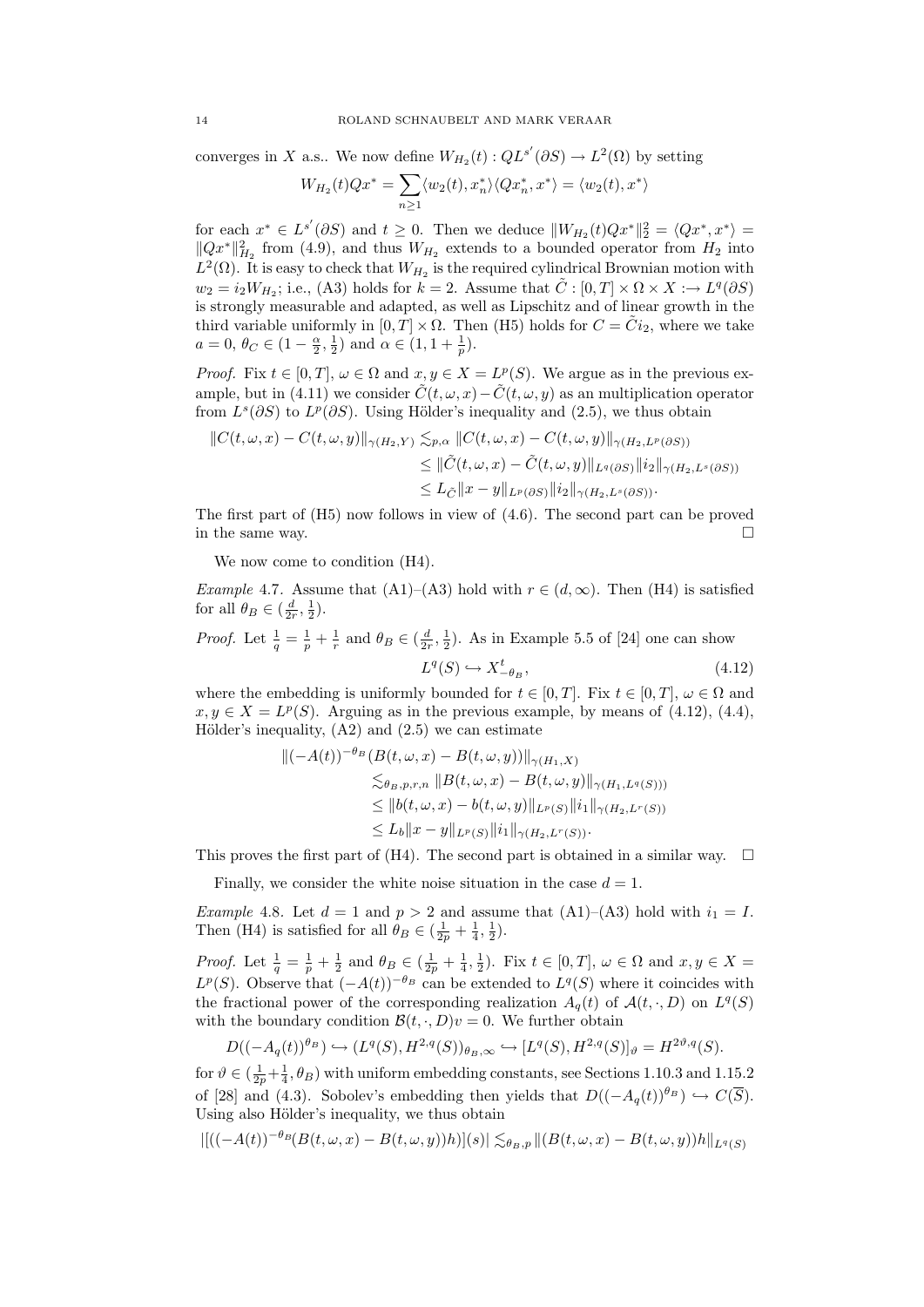$$
\leq ||b(t, \omega, x) - b(t, \omega, y)||_{L^p(S)} ||h||_{L^2(S)}
$$
  

$$
\leq L_b ||x - y||_{L^p(S)} ||h||_{L^2(S)}
$$

for all  $s \in S$ . Now we can apply Lemma 2.2 to obtain that

$$
\|(-A(t))^{-\theta_B}(B(t,\omega,x)-B(t,\omega,y))\|_{\gamma(H_1,X)} \lesssim_{\theta_B,p,n} L_b \|x-y\|_{L^p(S)}.
$$

The other condition  $(H4)$  can be verified in the same way.

In the next remark we explain why one cannot consider Dirichlet boundary conditions with the above methods. This problem was not stated clearly in [20]. In the one dimensional case with  $S = \mathbb{R}_+$ , a version of (4.1) with Dirichlet boundary conditions has been treated in [4] using completely other methods and working on a weighted  $L^p$  space on  $\mathbb{R}_+$ .

Remark 4.9. Since we are looking for a solution in  $X = L^p(S)$ , we have to require that  $\alpha - 2 + 2\theta_C \ge 0$ , see (4.6). The restriction  $\theta_C < \frac{1}{2}$  in Theorem 3.4 then leads to  $1 - \frac{\alpha}{2} \leq \theta_C < \frac{1}{2}$ , so that  $\alpha > 1$ . On the other hand, in the case of Dirichlet boundary conditions one has  $\partial W^{\alpha,p}(S) = W^{\alpha-\frac{1}{p},p}(\partial S)$  and the Neumann map  $N(t)$  has to be replaced by the Dirichlet map  $D(t) \in \mathcal{B}(\partial W^{\alpha,p}(S), W^{\alpha,p}(S))$ , where  $D(t)y := x \in W^{\alpha,p}(S)$  is the solution of the elliptic problem

$$
\mathcal{A}(t, \cdot, D)x = 0 \quad \text{on } S,
$$
  

$$
x = y \quad \text{on } \partial S
$$

for a given  $y \in \partial W^{\alpha, p}(S)$ . To achieve that  $\Lambda_C(t) := -A_{-1}(t)D(t)$  maps into  $X_{-\theta_C}^t$ , we need that  $H^{\alpha,p}(S) = H^{\alpha,p}_{\mathcal{B}(\alpha)}$  $\frac{\partial^{\alpha,p}}{\partial^{\beta}(t)}(S)$ , and hence  $\alpha - \frac{1}{p} < 0$  in the Dirichlet case; which contradicts  $\alpha > 1$  and  $p \geq 1$ .

# **REFERENCES**

- [1] P. Acquistapace, Evolution operators and strong solutions of abstract linear parabolic equations, Differential Integral Equations 1 (1988), no. 4, 433–457.
- [2] P. Acquistapace and B. Terreni, A unified approach to abstract linear nonautonomous parabolic equations, Rend. Sem. Mat. Univ. Padova 78 (1987), 47–107.
- S. ALBEVERIO AND YU. A. ROZANOV, On stochastic boundary conditions for stochastic evolution equations, Teor. Veroyatnost. i Primenen. 38 (1993), no. 1, 3–19.
- [4] E. ALÒS AND S. BONACCORSI, Stability for stochastic partial differential equations with Dirichlet white-noise boundary conditions, Infin. Dimens. Anal. Quantum Probab. Relat. Top. 5 (2002), no. 4, 465–481.
- [5] H. Amann, Nonhomogeneous linear and quasilinear elliptic and parabolic boundary value problems, Function spaces, differential operators and nonlinear analysis (Friedrichroda, 1992), Teubner-Texte Math., vol. 133, Teubner, Stuttgart, 1993, pp. 9–126.
- [6] H. Amann, Linear and quasilinear parabolic problems. Vol. I, Abstract linear theory, Monographs in Mathematics, vol. 89, Birkhäuser Boston Inc., Boston, MA, 1995.
- V. I. Bogachev, Gaussian measures, Mathematical Surveys and Monographs, vol. 62, American Mathematical Society, Providence, RI, 1998.
- [8] Z. BRZEŹNIAK, On stochastic convolution in Banach spaces and applications, Stochastics Stochastics Rep. 61 (1997), no. 3-4, 245–295.
- [9] Z. Brze´zniak and J.M.A.M. van Neerven, Stochastic convolution in separable Banach spaces and the stochastic linear Cauchy problem, Studia Math. 143 (2000), no. 1, 43–74.
- [10] Z. BRZEŹNIAK AND J.M.A.M. VAN NEERVEN, Space-time regularity for linear stochastic evolution equations driven by spatially homogeneous noise, J. Math. Kyoto Univ. 43 (2003), no. 2, 261–303.
- [11] D. L. BURKHOLDER, Martingales and singular integrals in Banach spaces, Handbook of the geometry of Banach spaces, Vol. I, North-Holland, Amsterdam, 2001, pp. 233–269.
- [12] G. DA PRATO AND J. ZABCZYK, Ergodicity for infinite-dimensional systems, London Mathematical Society Lecture Note Series, vol. 229, Cambridge University Press, Cambridge, 1996.
- [13] A. DEBUSSCHE, M. FUHRMAN, AND G. TESSITORE, *Optimal control of a stochastic heat equa*tion with boundary-noise and boundary-control, ESAIM Control Optim. Calc. Var. 13 (2007), no. 1, 178–205 (electronic).
- [14] R. DENK, G. DORE, M. HIEBER, J. PRÜSS, AND A. VENNI, New thoughts on old results of R. T. Seeley, Math. Ann. 328 (2004), no. 4, 545–583.